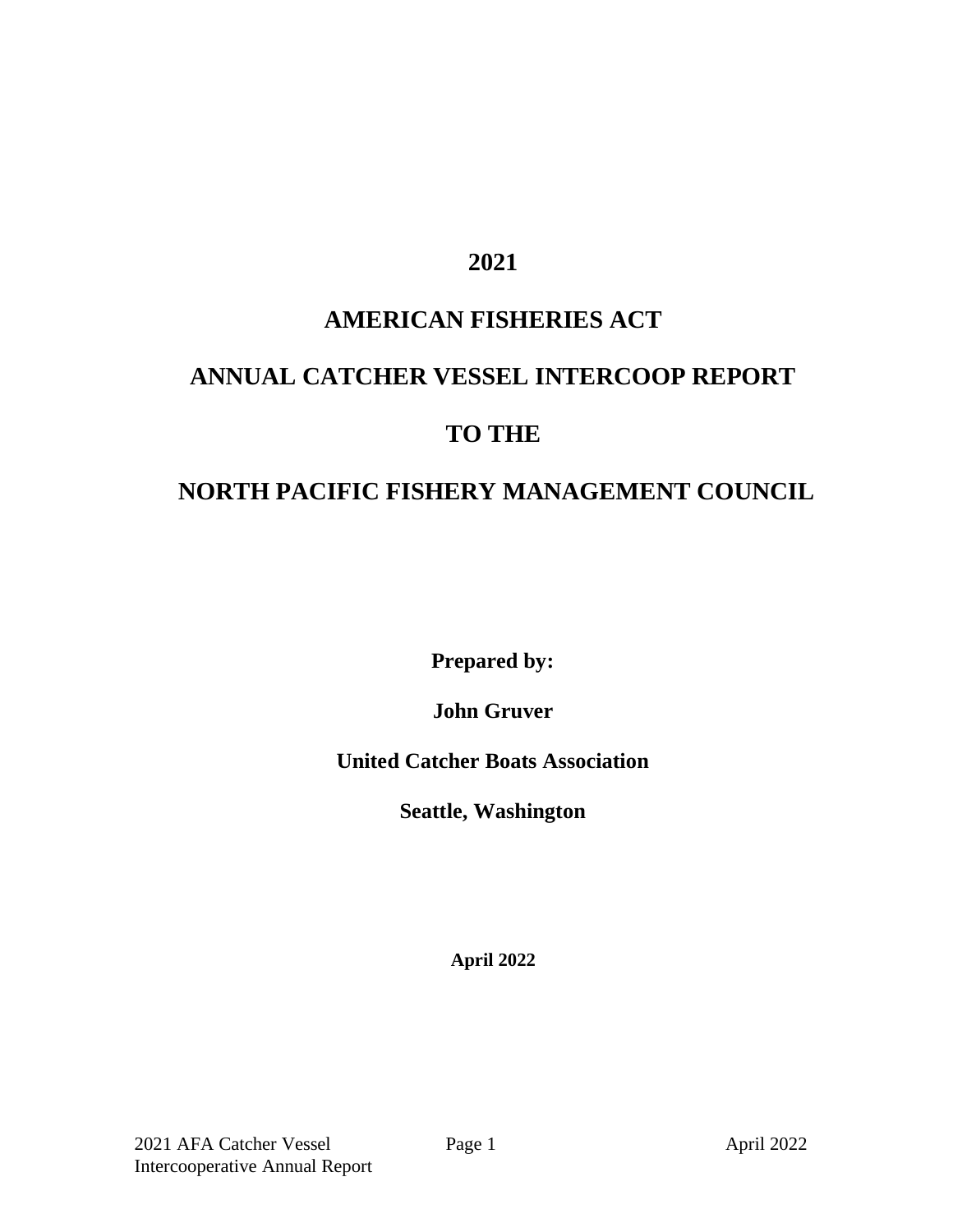## **Table of Contents**

| Section 1 - Introduction                                  |          |
|-----------------------------------------------------------|----------|
| 1.1 Purpose of the Catcher Vessel Intercooperative Report | Pg. $3$  |
| 1.2 The 2021 Catcher Vessel Intercooperative Agreement    | Pg. $3$  |
| 1.3 AFA Pollock and BSAI/GOA Sideboard Enforcement        | Pg. $4$  |
| Section 2 - Bering Sea Pollock Fishery                    | Pg. $4$  |
| 2.1 Allocations and Harvest                               | Pg. $5$  |
| 2.2 Pollock Fishery Salmon Bycatch Reduction              | Pg. $6$  |
| Section 3 - Sideboard Fishery Management                  | Pg. $8$  |
| 3.1 Groundfish Sideboards                                 | Pg.9     |
| 3.2 PSC Catch                                             | Pg. $11$ |
| Appendix I - 2021 Catcher Vessel Intercoop Agreement      | Pg. $13$ |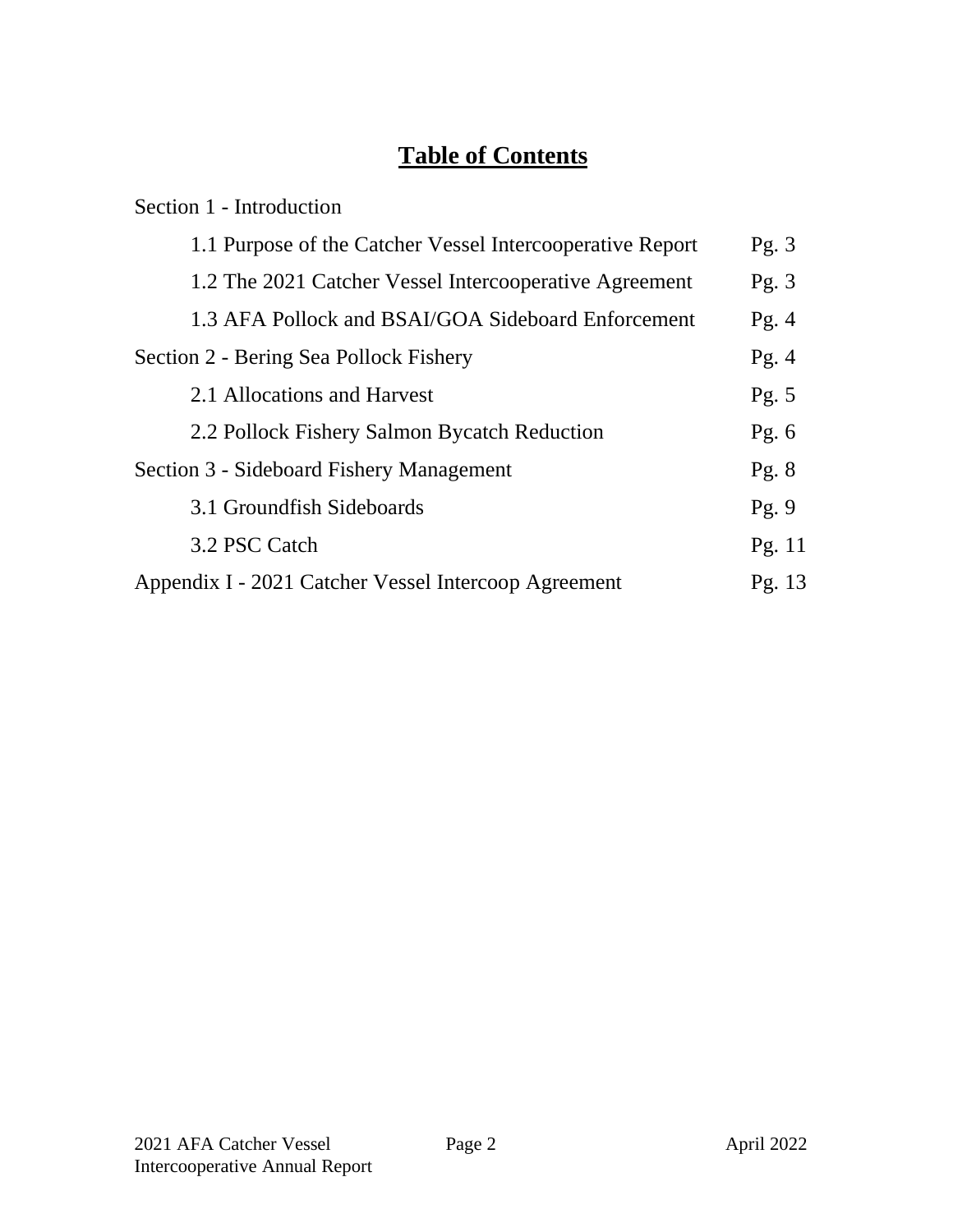## Section 1. Introduction

## 1.1 Purpose of the Catcher Vessel Intercooperative Report

The AFA Catcher Vessel Intercooperative Report is a summary of the eight active catcher vessel cooperative reports required by the American Fisheries Act (AFA) regulations. While the required individual coop reports track the annual activities of each cooperative at the vessel level, a summary of AFA catcher vessel harvests in the Bering Sea and Gulf of Alaska fisheries is useful because NMFS allocates the catcher vessel sideboard caps and PSC caps & triggers in the aggregate, not by individual cooperatives. The Catcher Vessel Intercooperative Report provides the North Pacific Fisheries Management Council and the public with a simpler means of evaluating the AFA catcher vessel fleets' aggregate fishing performance under the AFA regulations. Additionally, this report provides information beyond the required regulatory elements of the individual coop reports to provide a broader understanding of catcher vessel cooperative activities.

## 1.2 The 2021 Catcher Vessel Intercooperative Agreement

The AFA catcher vessel cooperatives rewrote portions of the Intercooperative Agreement in 2013. That Agreement has been rolled over annually since then and once again for 2021. The 2013 rewrite focused mainly on the reduction of halibut bycatch. The Agreement requires all AFA vessels in the Bering Sea cod fishery to:

- 1) use a halibut excluder device;
- 2) use a codend with a mesh size no smaller than 7 inches;
- 3) not fish at night when halibut bycatch is higher.

The 2021 Agreement continues to emphasize the commitment by all members towards reducing bycatch in each Bering Sea and Gulf of Alaska groundfish fishery in which they participate.

Primary elements of the Intercoop Agreement:

- 1) Allocation, monitoring, and compliance of the A and B season pollock fishery splits for the inshore CV cooperatives.
- 2) Allocation, monitoring, and compliance of the BSAI and GOA sideboard limits and PSC caps for the AFA catcher vessel cooperatives;
- 3) Allocation, monitoring, and compliance of BSAI pollock harvest inside the Steller sea lion conservation area (SCA) for the inshore CV cooperatives.
- 4) Establishment of penalties for coops that exceed pollock and sideboard allocations;
- 5) Provides for the harvest of BSAI pacific cod by the "under 1700 mt" exempt vessels while complying with PSC limits;
- 6) Management and monitoring of sideboard species transfers between cooperatives;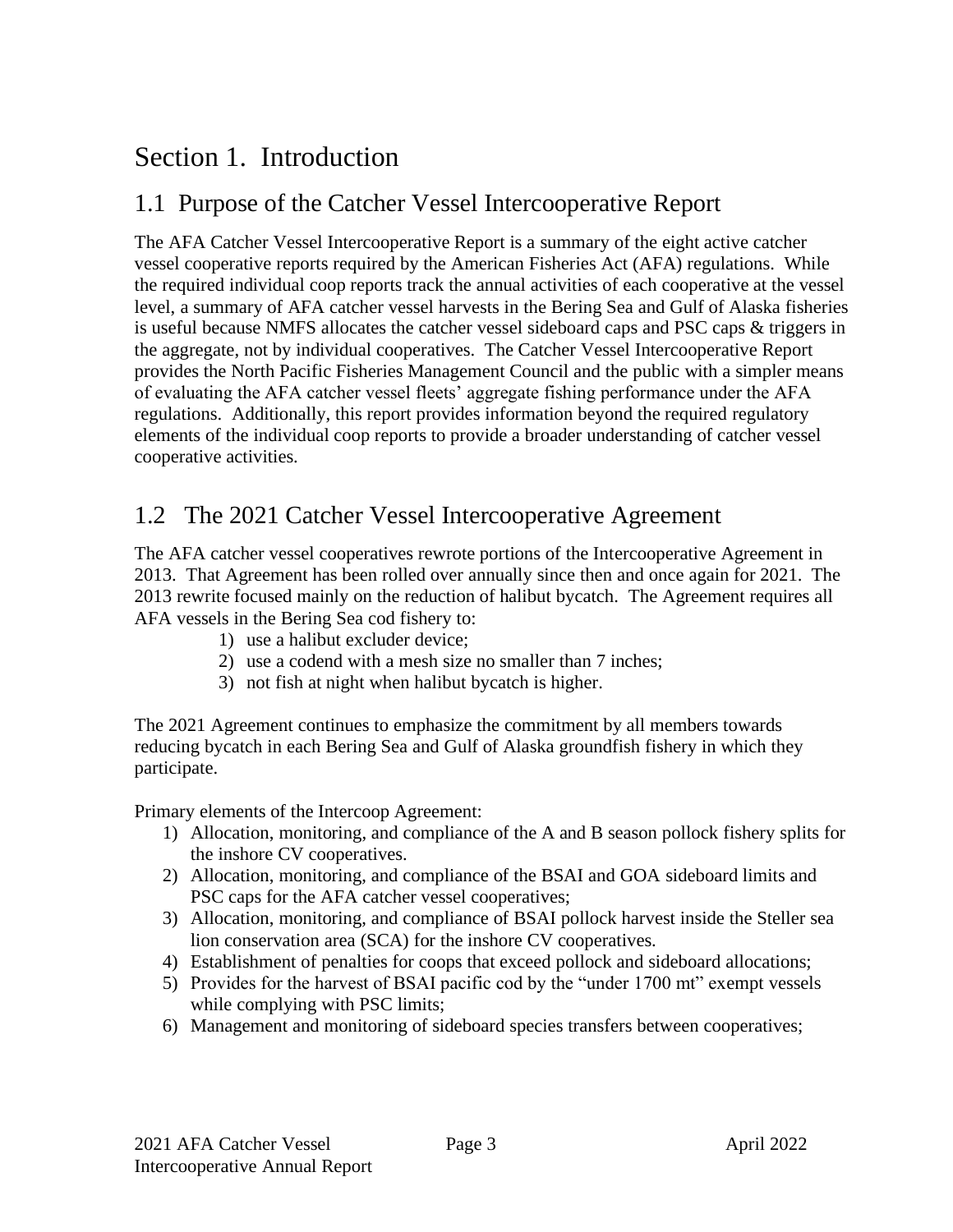- 7) Promotes compliance of the Council's recommended sideboard measures and PSC limits while allowing for the maximum harvest of AFA pollock and sideboard allocations; and
- 8) Promotes reduction of prohibited species catch (PSC) in the Bering Sea pollock fishery.

A copy of the 2021 Catcher Vessel Intercooperative Agreement is found in Appendix I.

#### 1.3 AFA Pollock and BSAI/GOA Sideboard Enforcement Actions

No coop enforcement or penalty actions regarding the over-harvest of AFA pollock, directly fished BSAI sideboard fishery limits, directly fished GOA sideboard limits, and BSAI & GOA PSC limits occurred in 2021.

## Section 2. Bering Sea Pollock Fishery

## 2.1 Pollock Allocations and Harvest

There was a total of 102 AFA qualified catcher vessels for the 2021 fishing year. The inshore sector started the year with 87 qualified vessels of which all were members of the 6 active inshore cooperatives in 2021.

The mothership catcher vessel sector has a total of 19 qualified catcher vessels; all are members of the Mothership Fleet Cooperative. Thirteen are "dual qualified" for both the mothership and inshore sector pollock fisheries.

Six catcher vessels are qualified for the catcher/processor sector and make up the High Seas Catchers' Cooperative.

The following Table 2.1 provides information on: 1) the number of members in each catcher vessel cooperative, 2) each coop's pollock allocation percentage, 3) annual coop allocations, 4) total directed pollock harvest, and 5) the amount of pollock harvest under the annual allocation.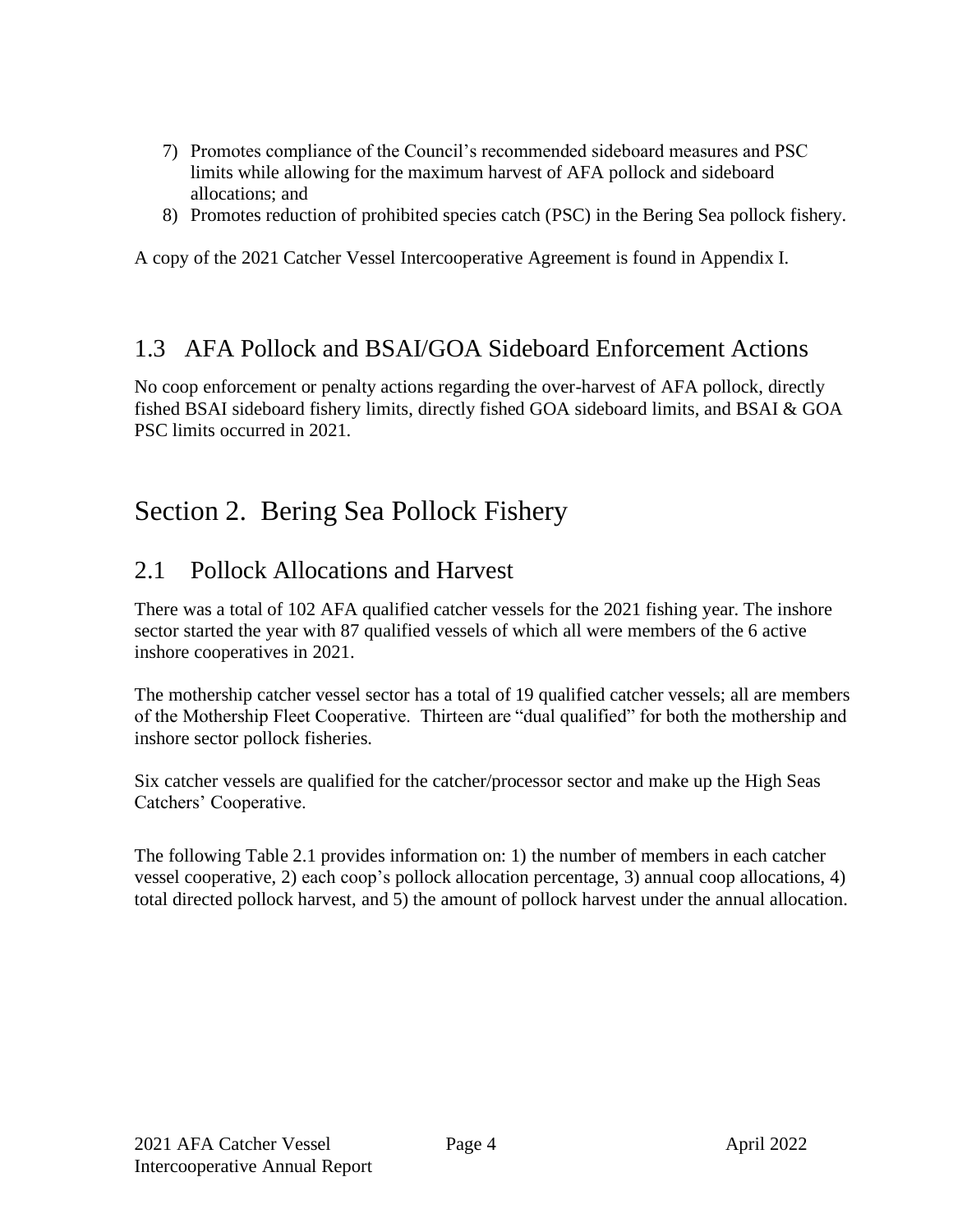Table 2.1 **Source: Annual Catcher Vessel Coop Reports & NMFS** 

| 2021 AFA CATCHER VESSEL COOPERATIVES' POLLOCK<br><b>ALLOCATIONS AND DIRECTED FISHING HARVESTS</b> |                                                  |                                           |                                                                                                  |                                                   |                                        |
|---------------------------------------------------------------------------------------------------|--------------------------------------------------|-------------------------------------------|--------------------------------------------------------------------------------------------------|---------------------------------------------------|----------------------------------------|
| Cooperative                                                                                       | <b>Number</b><br>οf<br><b>Vessels</b><br>in Coop | Annual<br><b>Allocation</b><br>Percentage | Annual<br><b>Allocation</b><br>in Metric<br>Tons (w/Al<br>Rollover)                              | <b>Harvest in</b><br><b>Metric</b><br><b>Tons</b> | Over /<br>(Under)<br><b>Allocation</b> |
| <b>INSHORE CATCHER VESSEL COOPERATIVES</b>                                                        |                                                  |                                           |                                                                                                  |                                                   |                                        |
| Akutan Catcher<br>Vessel Assoc.                                                                   | 34                                               | 33.788%                                   | 202,829                                                                                          | 202,500                                           | (329)                                  |
| <b>Arctic Enterprise</b><br>Assoc.                                                                | 0                                                | $0.000\%$                                 | 0                                                                                                | 0                                                 | 0                                      |
| Northern Victor Fleet<br>Cooperative                                                              | 15                                               | 10.605%                                   | 63,662                                                                                           | 63,195                                            | (467)                                  |
| Peter Pan Fleet<br>Cooperative                                                                    | 9                                                | 2.680%                                    | 16,088                                                                                           | 13,951                                            | (2, 137)                               |
| Unalaska Fleet<br>Cooperative                                                                     | 9                                                | 11.454%                                   | 68,758                                                                                           | 68,696                                            | (62)                                   |
| UniSea Fleet<br>Cooperative                                                                       | 12                                               | 22.094%                                   | 132,630                                                                                          | 132,617                                           | (13)                                   |
| <b>Westward Fleet</b><br>Cooperative                                                              | 8                                                | 19.380%                                   | 116,338                                                                                          | 116,336                                           | (2)                                    |
| Inshore Open<br>Access                                                                            | 0                                                | $0.000\%$                                 | 0                                                                                                | 0                                                 | 0                                      |
| <b>Inshore Totals</b>                                                                             | 87                                               | 100.00%                                   | 600,300                                                                                          | 597,295                                           | (3,005)                                |
| OFFSHORE CATCHER VESSEL COOPERATIVES                                                              |                                                  |                                           |                                                                                                  |                                                   |                                        |
| Mothership Fleet<br>Cooperative                                                                   | 19                                               | 10.0% of<br><b>DFA</b>                    | 120,060                                                                                          | 120,002                                           | (58)                                   |
| <b>High Seas Catchers</b><br>Cooperative                                                          | 6                                                | 3.4% of<br><b>DFA</b>                     | Details of the HSCC pollock<br>40,820<br>harvest are covered in the<br>joint PCC and HSCC report |                                                   |                                        |

No AFA catcher vessel coops exceeded their annual pollock allocations in 2021 or landed any pollock outside the State of Alaska.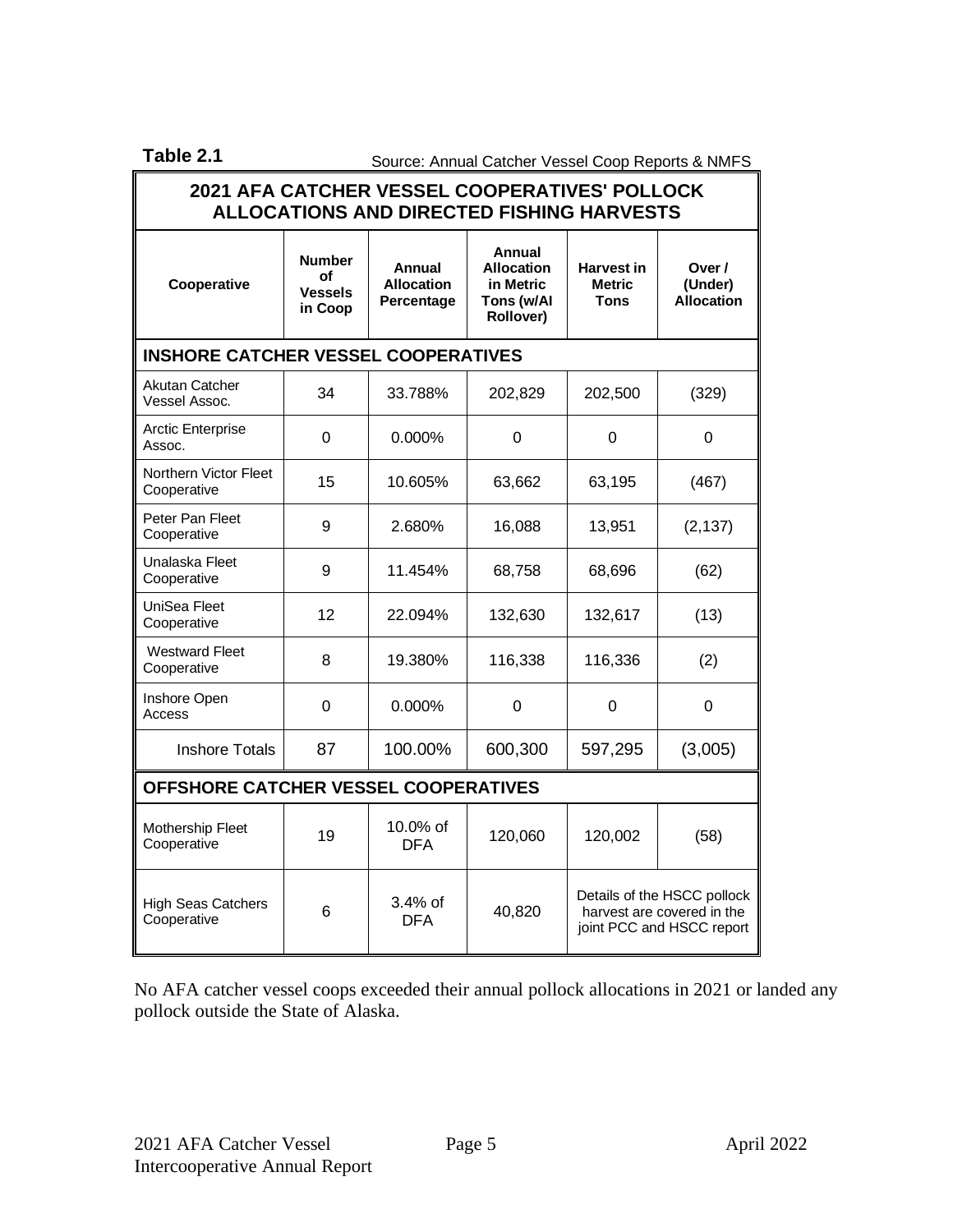## 2.2 Pollock Fishery Salmon Bycatch Reduction Measures

#### 1. Amendment 91 and 110 Incentive Plan Agreements - IPAs

Beginning in 2011 regulations for reducing Chinook bycatch in the Bering Sea pollock fisheries were implemented under Amendment 91. For the first time a Prohibited Species Catch (PSC) limit for the incidental catch of Chinook salmon by pollock fishers was put in place. On a sector basis, exceeding the sector's limit (hard cap) will close directed pollock fishing by the sector. Under the provisions of Amendment 91 there are three levels of hard caps based on a vessel's willingness to participate in an Incentive Plan Agreement (IPA). The general intent of an IPA is to reduce Chinook bycatch at all levels of abundance encountered by a fishing vessel as opposed to a traditional hard cap management approach that only alters fishing behavior when there is a danger of reaching the hard cap.

Under A-91, vessels and/or CDQ groups opting to participate in an IPA would be allotted their portion of a 60,000 Chinook limit. If no vessels or CDQ Groups chose to participate in an IPA each pollock sector would receive its share of a 47,591 hard cap. Vessels and/or CDQ Groups opting out of participating in an IPA when other vessels and/or CDQ had chosen to participate in an IPA would operate under a hard cap based on those vessels share of a 28,496 Chinook limit. Three IPAs formed under A-91; the Inshore Salmon Savings Incentive Plan, the Mothership Salmon Savings Incentive Plan, and the Chinook and Chum Salmon Bycatch Reduction Incentive Plan.

The regulatory conditions of Amendment 91 do not dictate what specific types of incentives an acceptable IPA must include, but rather the outcome the incentives chosen by an IPA group must provide. Pollock fleets must submit, for approval by NMFS, an IPA that meets the following criteria:

- Provide incentives at the individual vessel level
- Incentivize vessels to avoid Chinook bycatch at all levels of abundance in all years
- Reward vessels that successfully avoid Chinook and/or penalize vessels that fail to avoid Chinook
- Incentives must influence fishing decisions at levels below the hard cap
- Keep bycatch below the performance standard of 47,591 in most years
- The IPA must describe how the IPA ensures each vessel will manage their bycatch to keep total bycatch below the sector level regulatory performance standard

Amendment 110, passed by the Council at its June 2014 meeting and initiated for the 2017 fishing year, included bycatch reduction measures for non-Chinook salmon (primarily chum salmon) into the existing IPAs. Amendment 110 also includes a reduction of the Chinook salmon hard cap and performance standard when a three-river index for Chinook returns to the Kuskokwim, upper Yukon, and Unalakleet rivers that is less than 250,000 Chinook salmon. When the index falls below 250,000, the hard cap is reduced to 45,000 bycaught Chinook and the performance standard is reduced to 33,318 for the following year.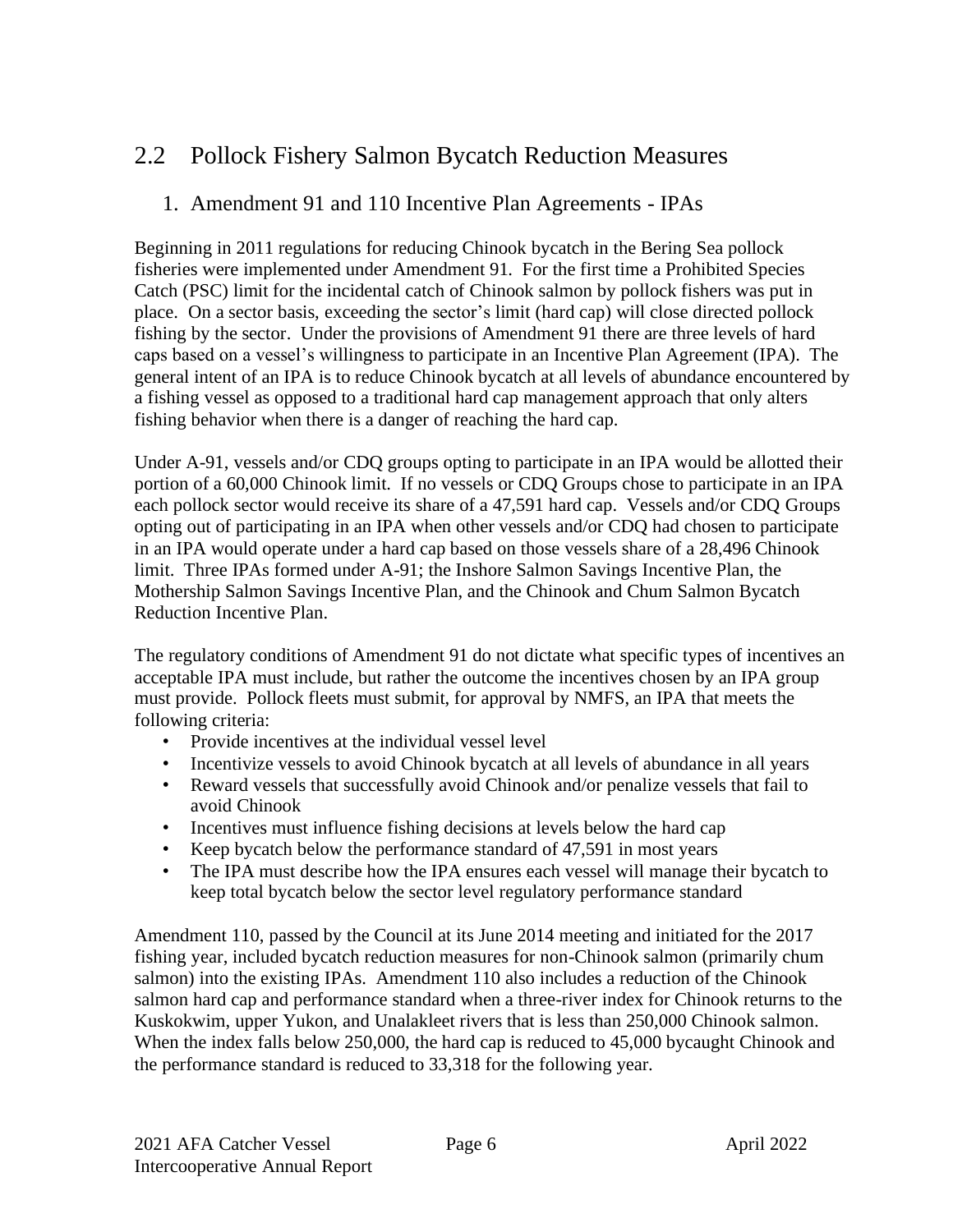In October of 2020 the Alaska Department of Fish and Game notified the North Pacific Fishery Management Council that the three-river index fell below the 250,000 fish level. Consequently the 2021 Chinook salmon bycatch limit for the entire pollock fishery was set at 45,000 fish and the performance standard was set at 33,318.

Amendment 110 included requirements for an industry-wide data sharing agreement, use of salmon excluders, inclusion of a rolling hot spot (RHS) program for both Chinook and chum salmon, a maximum 3 year lifespan for Savings Credits in savings based IPAs, restrictions on October pollock fishing that will prevent Chinook bycatch rates from becoming significantly higher than rates experienced in preceding months, and name a "third party" that will receive RHS closure area reports along with any RHS closure area violations. Amendment 110 also added more explicit annual reporting requirements for the IPAs.

Each IPA is required to submit an annual report to the Council by March  $15<sup>th</sup>$  of the following year under a set of reporting requirements provided in the Amendment 110 regulations. The following Table 2.2 provides the salmon bycatch by AFA catcher vessels in each IPA.

| Table 2.2                                                                    | Source: Annual IPA and Coop Reports    |                                             |  |  |  |
|------------------------------------------------------------------------------|----------------------------------------|---------------------------------------------|--|--|--|
| 2021 AFA Catcher Vessel Salmon Bycatch in Pollock                            |                                        |                                             |  |  |  |
| <b>IPA Group</b>                                                             | <b>Chinook Bycatch</b><br>Chum Bycatch |                                             |  |  |  |
| <b>Inshore Chinook Salmon</b><br>Savings Incentive Plan<br>Agreement (ISSIP) | 6,977                                  | 342,161                                     |  |  |  |
| <b>Mothership Salmon</b><br>Savings Incentive Plan<br>(MSSIP)                | 923                                    | 50,477                                      |  |  |  |
| Chinook Salmon Bycatch<br><b>Reduction Plan and</b><br>Agreement (HSCC only) |                                        |                                             |  |  |  |
|                                                                              |                                        | (No HSCC vessels fished BS pollock in 2021) |  |  |  |

The AFA reporting regulations require coops to report the number of times they appear on a salmon bycatch "Dirty 20 List". The "Dirty 20 List" was dropped from salmon reporting requirements under the IPAs. Therefore, no coops have reported 'Dirty 20 List" appearances for 2021 in their annual reports.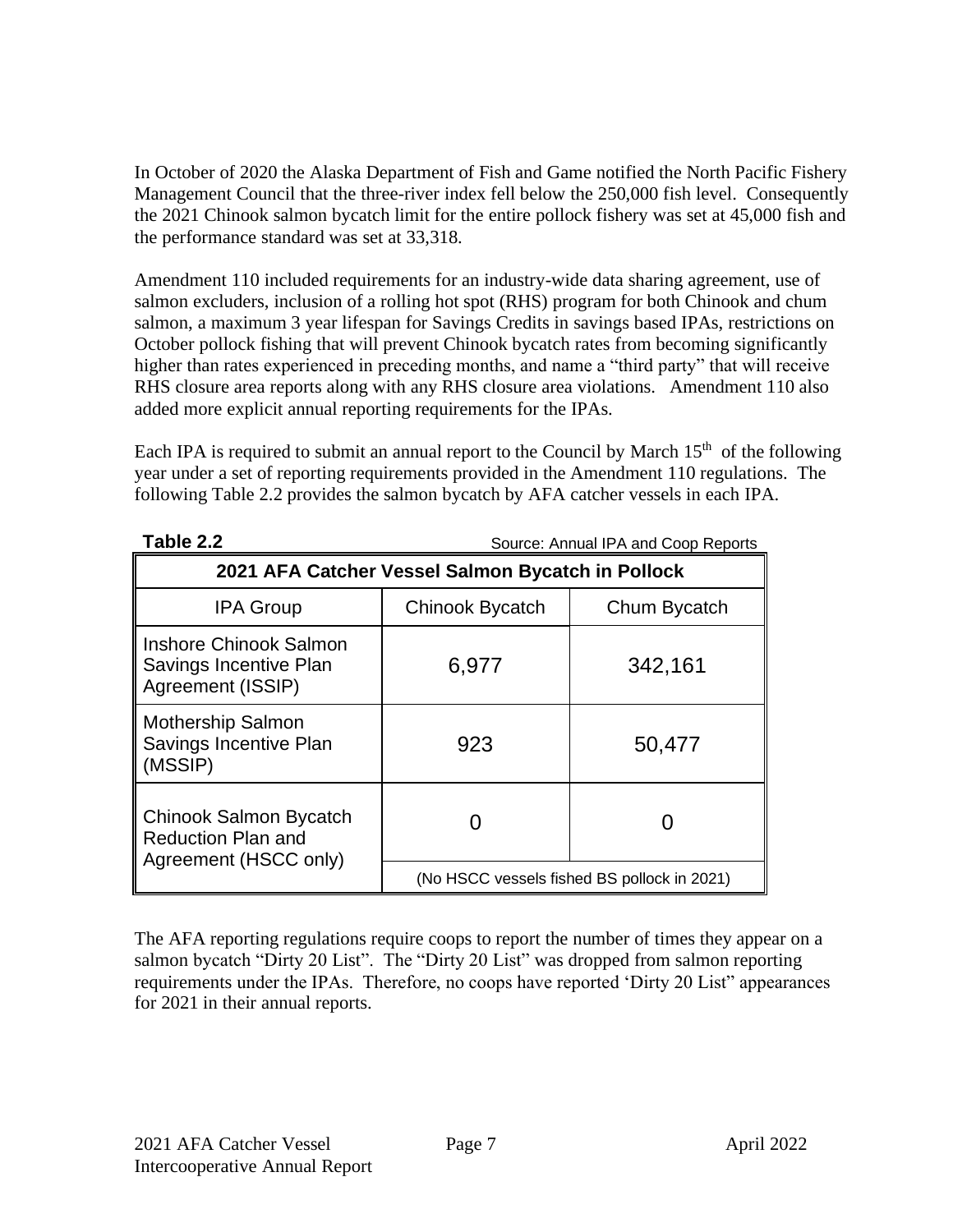## Section 3. Sideboard Fishery Management

The American Fisheries Act directed the North Pacific Fisheries Management Council (NPFMC) to provide regulations aimed at protecting non-AFA vessels participating in other groundfish and crab fisheries from adverse impacts that may occur due to the rationalization of Bering Sea pollock fishery. This mandate brought about the implementation of groundfish, crab, and prohibited species catch (PSC) sideboard limits by the NPFMC for the AFA fleet. Catcher vessels with less than 1,700 mt of historic catch in the BSAI pollock fishery and that meet minimum landing requirements in either the BSAI and/or GOA are granted exemptions to the BSAI cod fishery sideboard and/or GOA groundfish and PSC sideboards. All catcher vessels in the Mothership cooperative become exempt to BSAI cod sideboard limits after March 1. Note that exemptions to BSAI cod sideboards only apply to the directed cod fishery; all AFA BSAI cod catcher vessels are subject to the PSC sideboard limits associated with the fishery.

NMFS restricts the non-exempt AFA catcher vessel fishing in the BSAI and GOA by an aggregate sideboard cap for each groundfish species category, and an associated PSC bycatch limits. In turn, the AFA Catcher Vessel Intercooperative Agreement provides for coop specific sideboard limit distribution, and re-distribution via intercoop transfers, of the aggregate sideboard caps and associated PSC among the eight catcher vessel coops based on their members catch history. BSAI cod exempt vessels must meet PSC bycatch standards or face losing their exempt status (see section 3.a. and 3.b. of the Catcher Vessel Intercoop Agreement in Appendix 1.)

Beginning in 2020 the Council closed numerous BSAI species to directed fishing by the AFA catcher vessels. Now the BSAI pacific cod fishery is the only sideboarded fishery open in the BSAI area to the AFA catcher vessel fleet.

Yellowfin sole fishing is open to the BSAI catcher vessels without a directed fishery sideboard limit.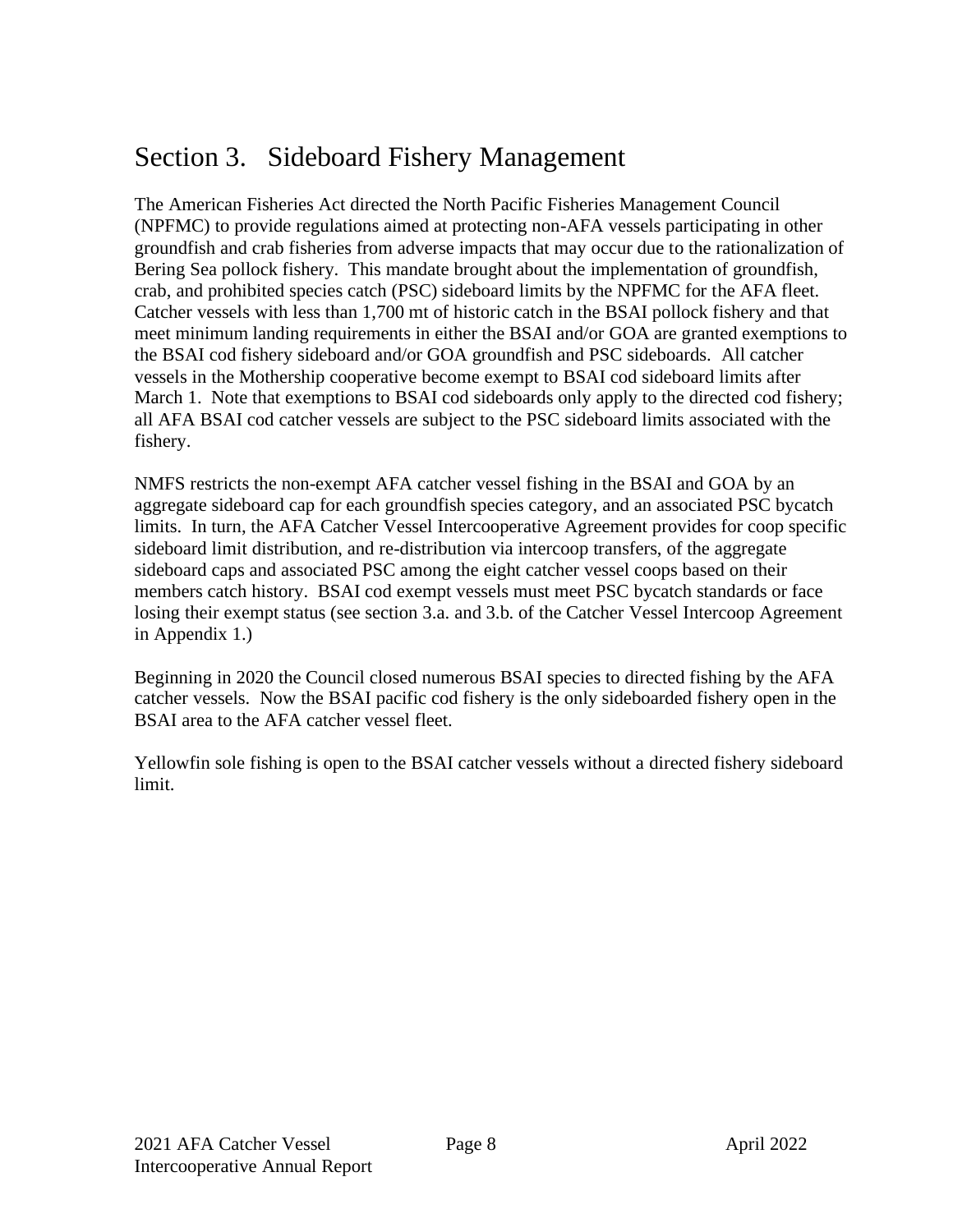## 3.1 Groundfish Sideboard Harvest

The following tables provide aggregate information regarding the allocation and directed harvest of BSAI and GOA sideboard species by AFA non-exempt catcher vessels.

Table 3.1a covers the initial cod sideboard limits, inter-cooperative transfers of those limits, and each coops' non-exempt vessels' harvest in the directed BSAI cod fishery. BSAI cod is the only AFA catcher vessel sideboard fishery in the BSAI region.

Source: Sea State & Annual AFA

Coop Reports

| Coop                           | Coop<br>Sideboard<br>Percentage | Annual<br>Sideboard<br>Limits<br>(mt) | Sideboard<br>Limit<br><b>Transfers</b> | Final<br>Sideboard<br>Limits | <b>Directed</b><br>Catch | Unharvested<br>Sideboard<br>Limits |
|--------------------------------|---------------------------------|---------------------------------------|----------------------------------------|------------------------------|--------------------------|------------------------------------|
| Akutan CV<br>Assoc.            | 31.47%                          | 5,905                                 | 0.00                                   | 5,905.00                     | 4,166.00                 | 1,739.00                           |
| <b>HSCC</b>                    | 10.57%                          | 1,984                                 | $-509.00$                              | 1,475.00                     | 284.00                   | 1,191.00                           |
| <b>MS Fleet</b><br>Cooperative | 14.99%                          | 2,813                                 | 509.00                                 | 3,322.00                     | 2,018.00                 | 1,304.00                           |
| N. Victor<br>Cooperative       | 13.32%                          | 2,500                                 | 0.00                                   | 2,500.00                     | 1,639.00                 | 861.00                             |
| Peter Pan<br>Coop              | 2.28%                           | 428                                   | 0.00                                   | 428.00                       | 0.00                     | 428.00                             |
| Unalaska Fleet<br>Coop         | 8.13%                           | 1,525                                 | 250.00                                 | 1,775.00                     | 340.00                   | 1,435.00                           |
| UniSea Fleet<br>Coop           | 10.76%                          | 2,019                                 | 0.00                                   | 2,019.00                     | 1,116.00                 | 903.00                             |
| Westward<br>Fleet Coop         | 8.49%                           | 1,593                                 | $-250.00$                              | 1,343.00                     | 855.00                   | 488.00                             |
| Intercoop<br><b>Totals</b>     | 100%                            | 18,767                                |                                        | 18,767                       | 10,418                   | 8,349                              |

#### **Table 3.1a. 2021 BSAI DIRECTED PCOD SIDEBOARD Fishery**

Table 3.1b. covers the GOA sideboard limits and each coops' non-exempt vessels' harvest in the directed GOA sideboard fisheries that had AFA catcher vessel participation. The table includes each participating coops' harvest, aggregated non-exempt AFA vessel harvest, total annual sideboard limit, and the remaining unharvested sideboard limit for each of the four fisheries.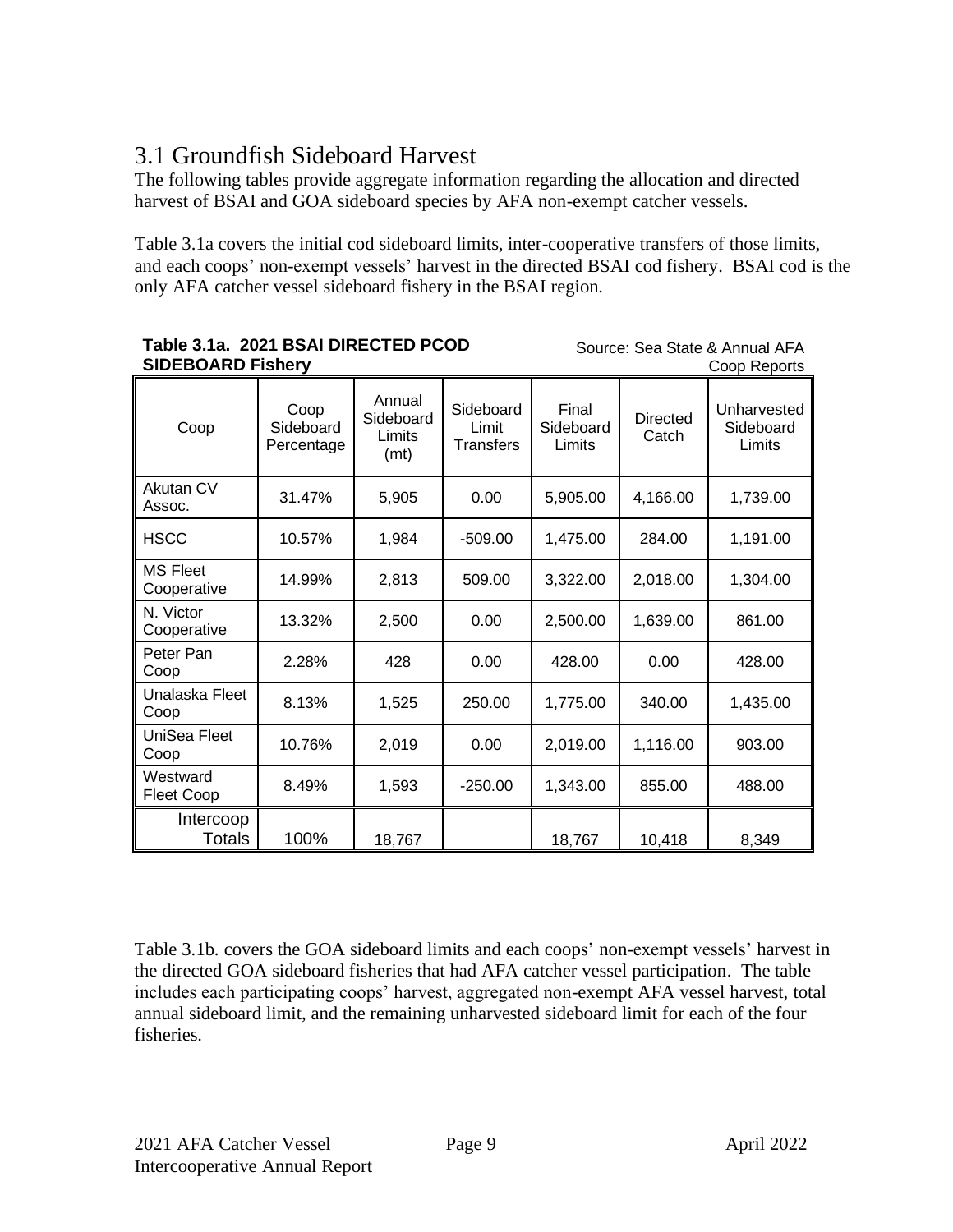|                                              |                    |        |         | Total      |            |           |
|----------------------------------------------|--------------------|--------|---------|------------|------------|-----------|
|                                              |                    |        |         | <b>AFA</b> | 2021 Total | (Under) / |
|                                              |                    |        |         | Non-       | AFA CV     | Over      |
|                                              | Coops with         |        | Coop    | Exempt     | Sideboard  | Sideboard |
| Fishery                                      | <b>GOA Harvest</b> | Season | Harvest | Harvest    | Limit      | Limit     |
| 620 Pollock                                  | Northern Victor    | B      | 562.48  | 1,721      | 6,404      | (4,683)   |
|                                              | Unalaska           | B      | 1158.50 |            |            |           |
| 630 Pollock                                  | Northern Victor    | B      | 711.10  | 1,503      | 4,932      | (3, 429)  |
|                                              | Unalaska           | B      | 792.25  |            |            |           |
| <b>CGOA</b><br>Shallow<br><b>Water Flats</b> | Unalaska           | Annual | 4.38    | 4          | 328        | (324)     |
| CGOA Cod                                     | Unalaska           | B      | 25.10   | 25         | 708        | (683)     |

**Table 3.1b.- 2021 GOA Directed Sideboard Harvests and Limits**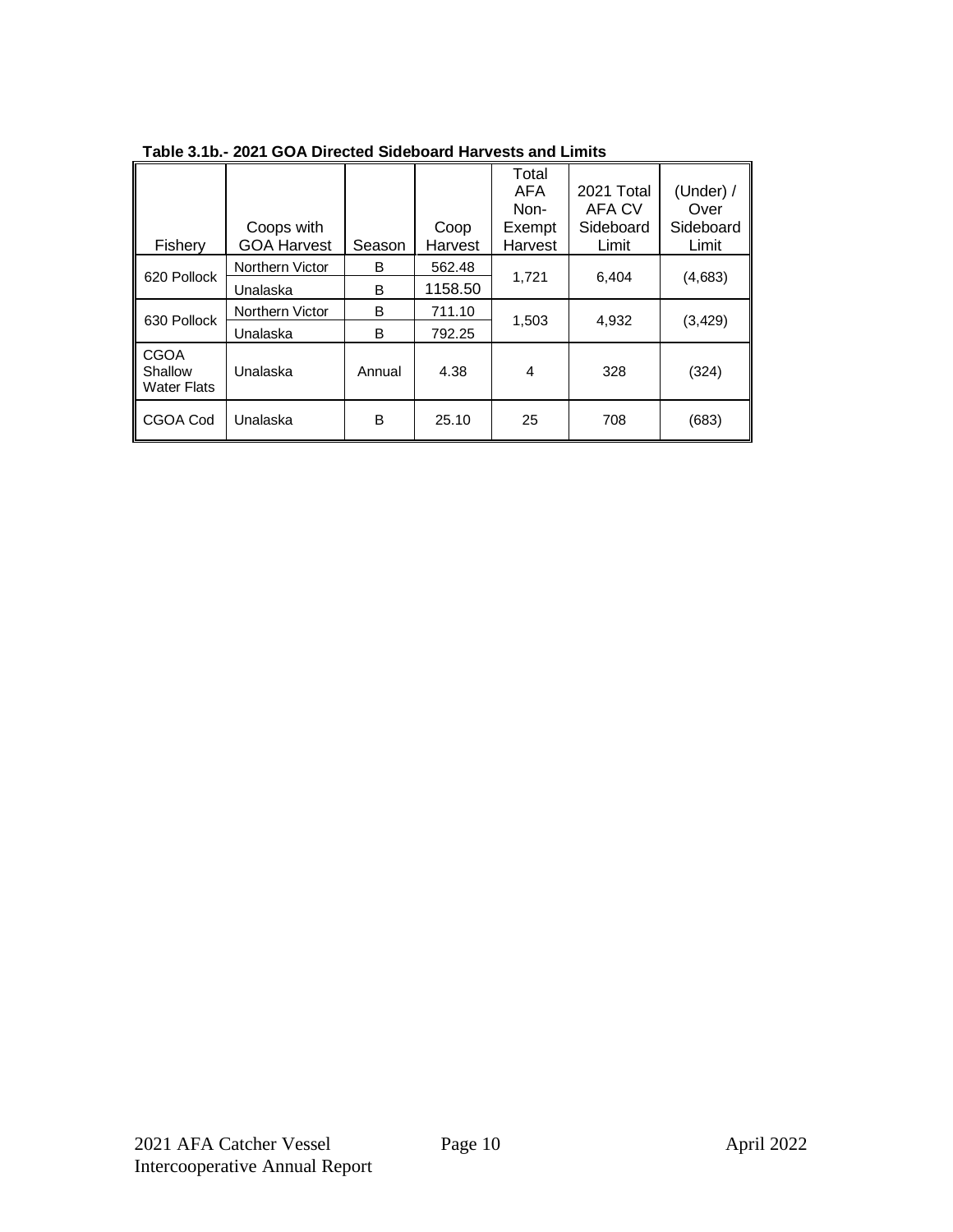## 3.2 PSC Catch

Tables 3.2a, 3.2b, 3.2c, and 3.2d cover prohibited species bycatch amounts taken by AFA catcher vessels participating in BSAI and GOA groundfish fisheries.

One AFA catcher vessel participate in the yellowfin sole fishery. Their halibut and crab bycatch is reported separately from halibut and crab bycatch in the BSAI cod fishery as shown in Table 3.2a.

Data supplied by Annual Coop Reports

| 2021 BSAI AFA CATCHER VESSEL AGGREGATE PSC SIDEBOARD CATCH |                           |                    |                            |      |                                      |
|------------------------------------------------------------|---------------------------|--------------------|----------------------------|------|--------------------------------------|
| <b>PSC Species</b>                                         | <b>Target Fishery</b>     | Sideboard<br>Limit | Aggregate PSC<br>Mortality |      | Over / (Under)<br>Sideboard<br>Limit |
| Halibut                                                    | Pacific Cod, Trawl        | 887                | 50                         |      | (837)                                |
|                                                            | Yellowfin Sole            | 101                | 27                         |      | (74)                                 |
|                                                            | Pollock/A.Mack/O.Species* | 5                  | 0                          |      | (5)                                  |
| Red King Crab,                                             | All AFA CV BSAI Fisheries | 25,900             | Cod (all areas)            | 4    | (25, 346)                            |
| Zone 1                                                     | (except pollock)          |                    | YFS (all areas)            | 550  |                                      |
| C.Opilio,                                                  | All AFA CV BSAI Fisheries |                    | Cod (all areas)            | 11   |                                      |
| <b>COBLZ</b>                                               | (except pollock)          | 1,078,949          | YFS (all areas)            | 1106 | (1,077,832)                          |
| C.Bairdi, Zone                                             | All AFA CV BSAI Fisheries | 288,796            | Cod<br>(all areas)         | 166  |                                      |
| 1 & 2                                                      | (except pollock)          | 493.311            | YFS (all areas)            | 6794 | (775, 147)                           |

\*Does not include MW Pollock - 679.21(e)(3)(iv)(F)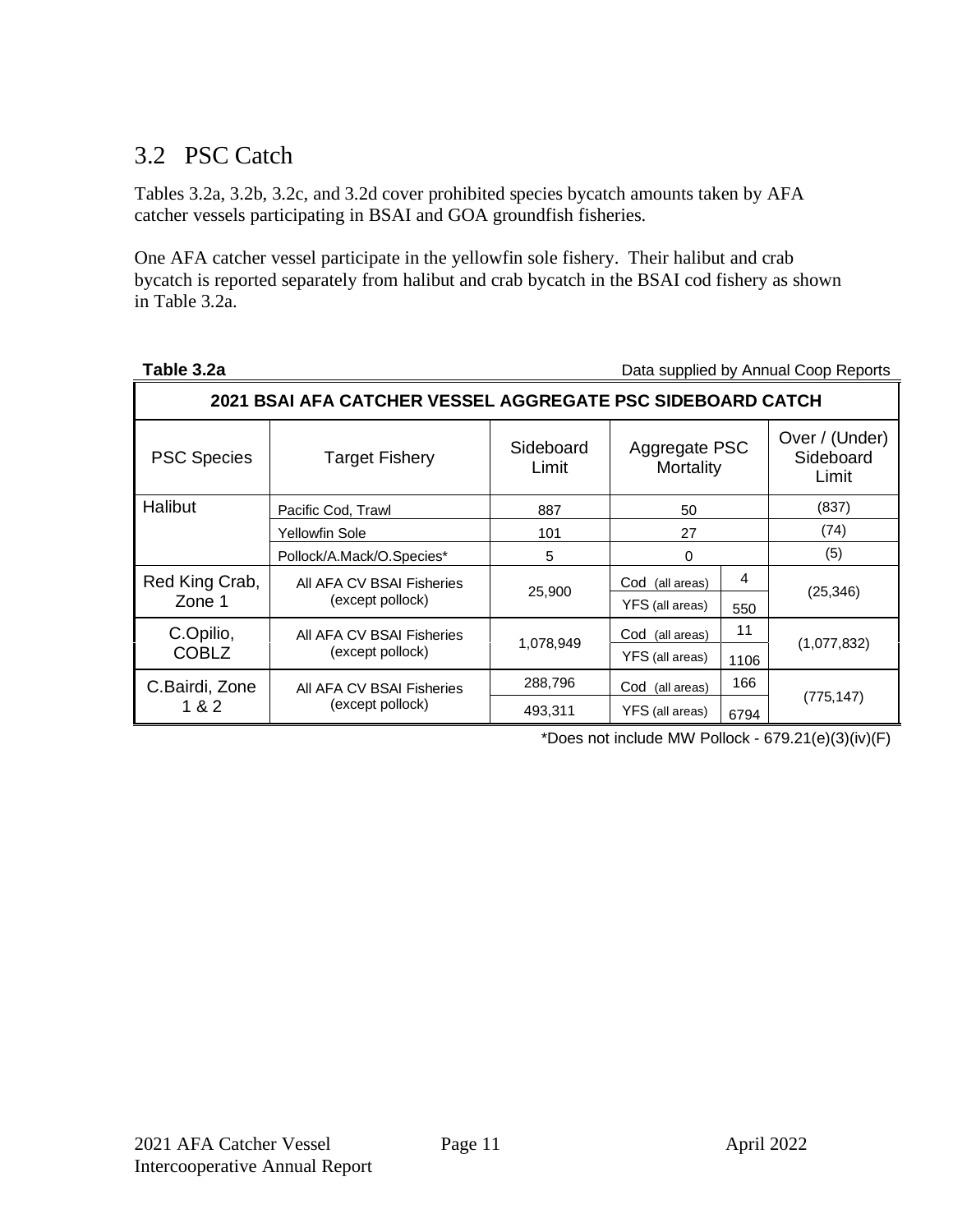**Table 3.2b Data supplied by Annual Coop Reports** 

| 2021 GOA NON-EXEMPT AFA CATCHER VESSEL PSC SIDEBOARD CATCH |                              |                 |                               |                                      |  |
|------------------------------------------------------------|------------------------------|-----------------|-------------------------------|--------------------------------------|--|
| <b>PSC</b><br><b>Species</b>                               | <b>Target Fishery</b>        | Sideboard Limit | Aggregate<br><b>PSC Catch</b> | Over / (Under)<br>Sideboard<br>Limit |  |
|                                                            | Trawl, 1st Season Allowance  |                 |                               |                                      |  |
|                                                            | <b>Shallow water Targets</b> | 131             | 0                             | (131)                                |  |
|                                                            | Deep water Targets           | 9               | 0                             | (9)                                  |  |
|                                                            | Trawl, 2nd Season Allowance  |                 |                               |                                      |  |
|                                                            | <b>Shallow water Targets</b> | 29              | 0                             | (29)                                 |  |
|                                                            | Deep water Targets           | 18              | 0                             | (18)                                 |  |
| <b>Halibut</b>                                             | Trawl, 3rd Season Allowance  |                 |                               |                                      |  |
| (mortality in<br>metric tons)                              | <b>Shallow water Targets</b> | 41              |                               | (40)                                 |  |
|                                                            | Deep water Targets           | 24              | ი                             | (24)                                 |  |
|                                                            | Trawl, 4th Season Allowance  |                 |                               |                                      |  |
|                                                            | <b>Shallow water Targets</b> | 18              | 0                             | (18)                                 |  |
|                                                            | Deep water Targets           | 5               | 0                             | (5)                                  |  |
|                                                            | Trawl, 5th Season Allowance  |                 |                               |                                      |  |
|                                                            | All Targets                  | 52              | ი                             | (52)                                 |  |

| Table 3.2c | Data supplied by Annual Coop Reports |
|------------|--------------------------------------|
|            |                                      |

| 2021 GOA AFA Non-Exempt CATCHER VESSEL CHINOOK<br><b>PSC CATCH in Pollock</b> |                      |                     |  |
|-------------------------------------------------------------------------------|----------------------|---------------------|--|
| Area                                                                          | <b>Fishery Limit</b> | <b>AFA CV Catch</b> |  |
| <b>CGOA</b>                                                                   | 18,316               | 346                 |  |
| <b>WGOA</b>                                                                   | 6,684                |                     |  |

**Table 3.2d** Data supplied by Annual Coop Reports & SeaState

| 2021 BSAI AFA CATCHER VESSEL PSC CATCH - POLLOCK<br><b>FISHERY</b> |         |       |  |  |
|--------------------------------------------------------------------|---------|-------|--|--|
| <b>PSC Species</b><br>Aggregate Bycatch<br><b>Target Fishery</b>   |         |       |  |  |
| Herring                                                            | Pollock | 1,521 |  |  |
| Halibut                                                            | Pollock | 19.53 |  |  |
| Total Sablefish*                                                   | Pollock | 1.049 |  |  |

\* Sablefish went on "No Retention" status on 7/17/2021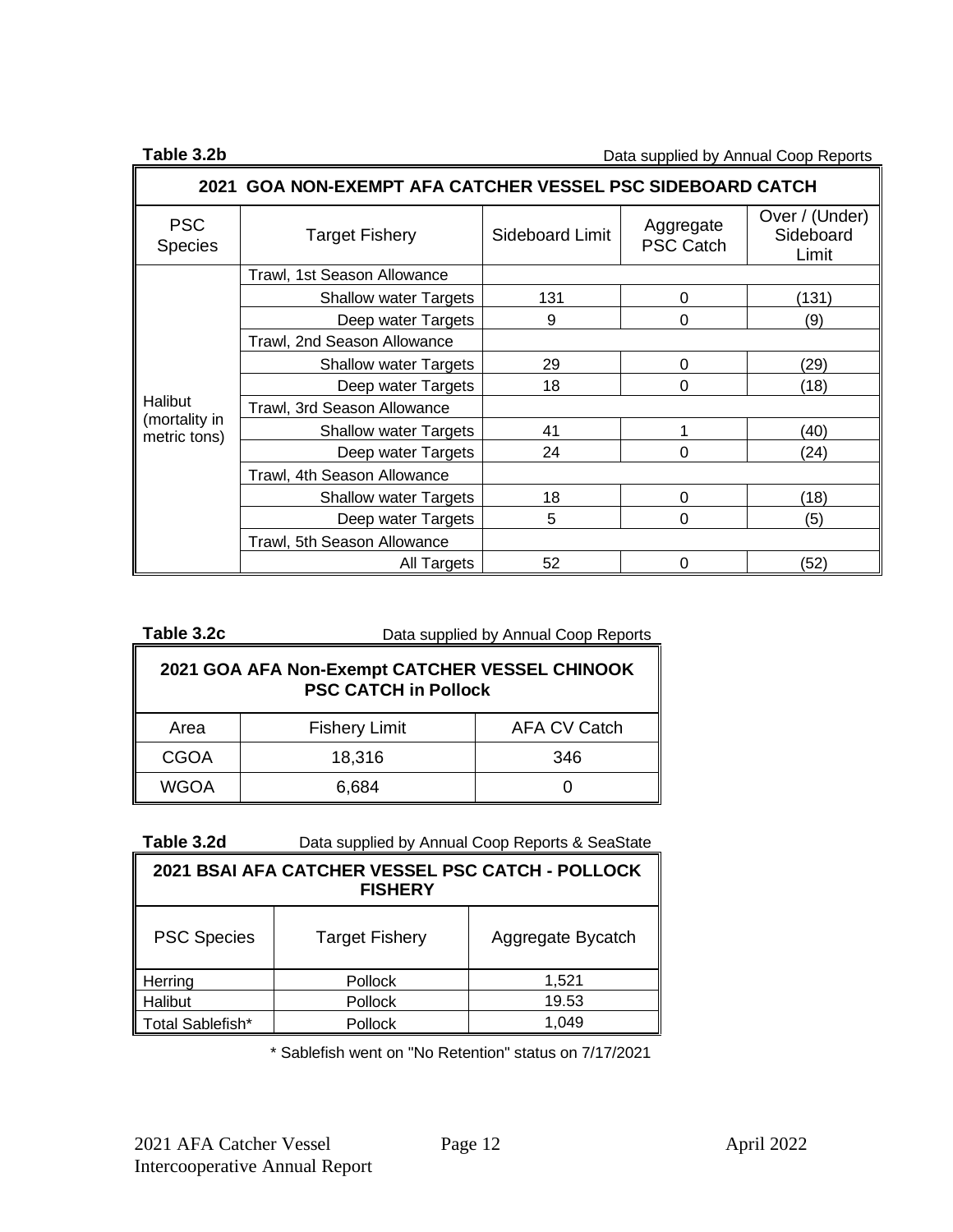# **Appendix I**

2021 AFA Catcher Vessel

Intercooperative Agreement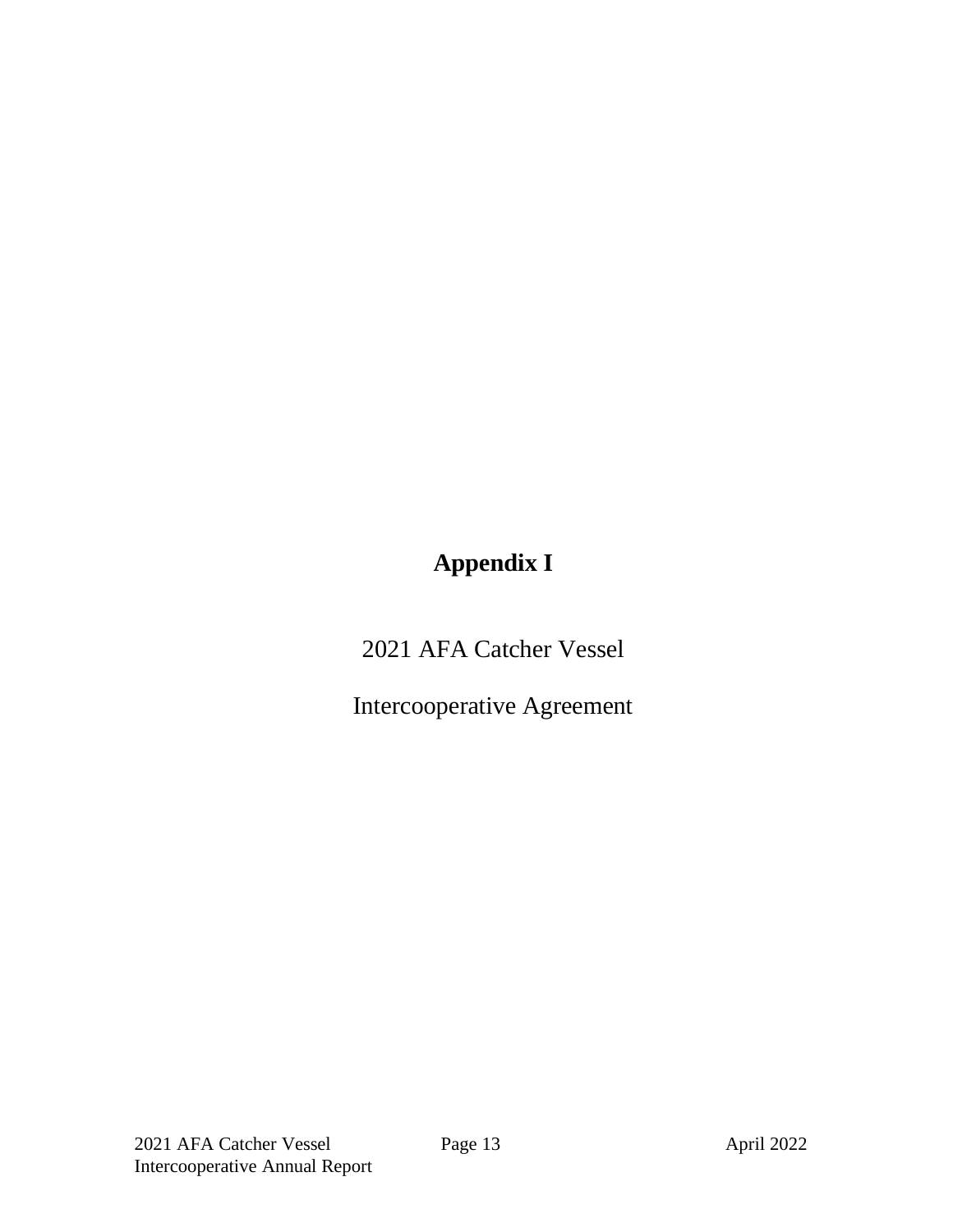#### **2021 INTERCOOPERATIVE AGREEMENT**

This 2021 INTERCOOPERATIVE AGREEMENT is entered into by and among HIGH SEAS CATCHERS COOPERATIVE ("High Seas"), MOTHERSHIP FLEET COOPERATIVE ("MFC") and the "Inshore Coops", i.e., AKUTAN CATCHER VESSEL ASSOCIATION, NORTHERN VICTOR FLEET COOPERATIVE, PETER PAN FLEET COOPERATIVE, UNALASKA FLEET COOPERATIVE, UNISEA FLEET COOPERATIVE and WESTWARD FLEET COOPERATIVE, all of which are Washington Fish Marketing Act corporations, as of January\_\_7\_\_, 2021, with respect to the following facts:

A. High Seas, MFC, and the Inshore Coops (together, the "Coops") are composed of certain catcher vessels (the "Vessels") eligible to harvest Bering Sea ("BS") pollock under the American Fisheries Act (the "AFA"). High Seas and the MFC are composed of all of the catcher vessels eligible to harvest BS and Aleutian Islands ("AI") pollock in the "catcher/processor" and "mothership" sectors of such fisheries, respectively. The Inshore Coops have each received an allocation of BS pollock in accordance with Section 210 of the AFA. The members of each of the Coops have allocated among themselves the pollock available to their respective Coop, and have agreed that an over-harvest of its allocation by any member shall subject such member to a penalty.

B. Pursuant to Section 211(c) of the American Fisheries Act ("AFA"), the North Pacific Fishery Management Council (the "Council") has adopted limits on the amount of groundfish that may be harvested by AFA catcher vessels in certain fisheries other than BS pollock (the "Sideboards"). The Sideboards are catch limits, not catch allocations. However, to promote effective Sideboard management, the members of each of the Coops have allocated the Sideboards among themselves, have agreed that an over-harvest of a Sideboard allocation by a member shall subject that member to a penalty, and have agreed that Sideboard allocations may be transferred among Coops and Coop members.

*C.* The Council has also adopted limits on the incidental catch of amount of halibut and Bering Sea crab by AFA catcher vessels (the "PSC Limits"). The Coops acknowledge that the PSC Limits for halibut and crab are catch limits, not catch allocations. However, to promote effective PSC Limit management, the Coops have agreed to allocate certain PSC Limits among themselves and/or among the fisheries in which the Vessels participate, and have agreed to adopt certain restrictions on the usage and transfer of those allocations.

*D.* The Coops acknowledge that their participation in BS/AI trawl fisheries other than pollock is constrained by the prohibited species catch allowances (the "PSC Allowances") for the BS/AI trawl limited access sector (the "TLAS") as set by the National Marine Fisheries Service ("NMFS") in connection with the annual harvest specifications for BS/AI groundfish, and that when a PSC Allowance is attained, the Vessels are required to cease fishing in the affected fishery or area, even if the related PSC Limit has not been attained.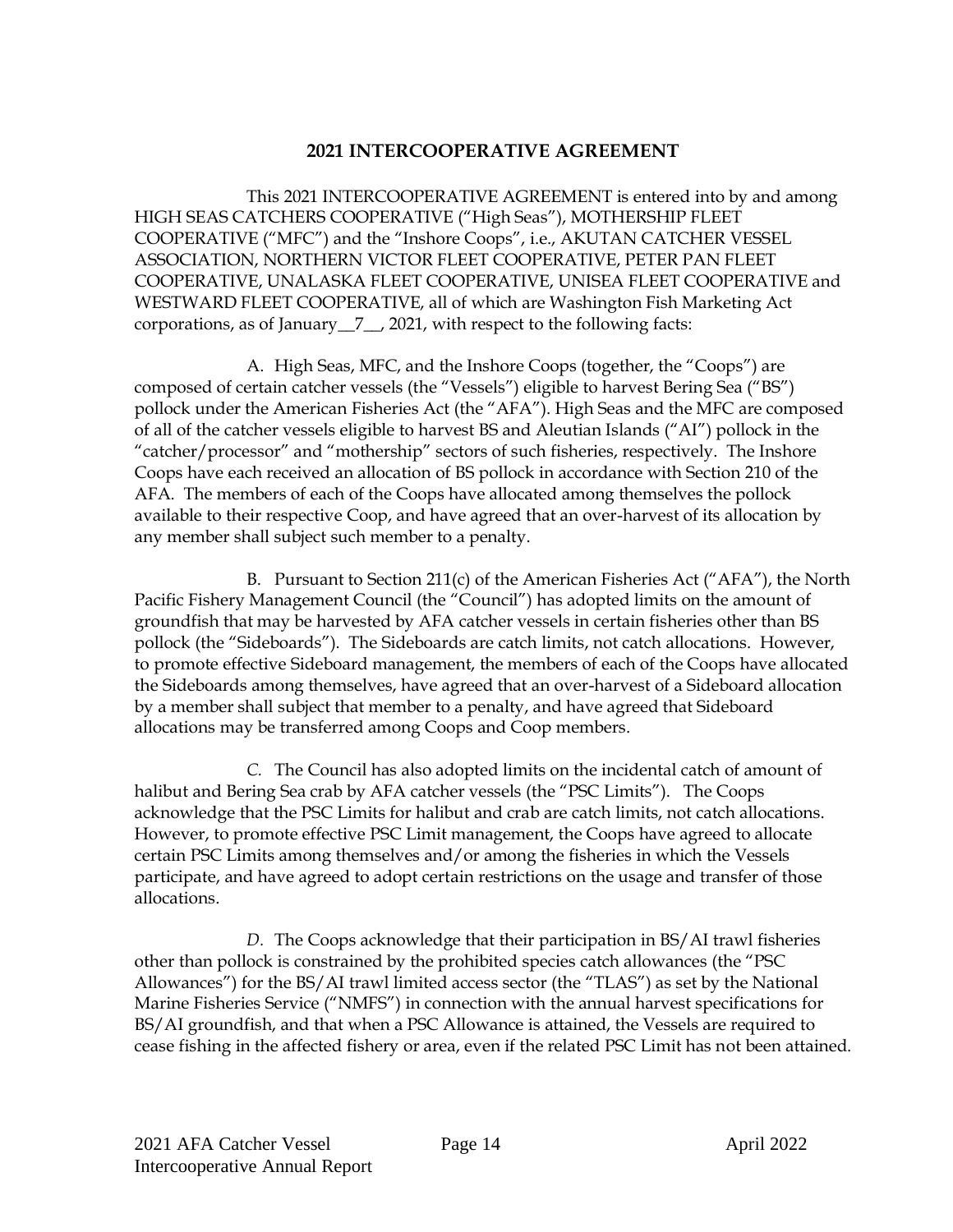*E.* The halibut mortality allowance for the BS/AI TLAS Pacific cod fishery (the "Halibut Mortality Allowance") is less than the BS/AI halibut PSC Limit, and the Halibut Mortality Allowance is therefore the primary constraint on Coop member halibut bycatch in the BS/AI Pacific cod Sideboard fishery. In the interest of maintaining a meaningful halibut bycatch control program for the BSAI cod trawl fishery, the Coops are allocating the Halibut Mortality Allowance among themselves, rather than the halibut PSC Limit, and are adopting certain management Pacific cod fishery management measures set forth in Section 3, below.

*F.* The red King crab, C. Opilio and C. Bairdi crab bycatch allowances for the BSAI TLAS Pacific cod fishery (the "Crab Allowances") are less than the respective crab PSC Limits, and the Crab Allowance is therefore the primary constraint on the Coop member crab bycatch in the BS/AI Pacific cod Sideboard fishery. Therefore, it is appropriate for the Coops to allocate and manage their crab bycatch in the BS/AI Pacific cod Sideboard fishery using the Crab Allowances, rather than the respective crab PSC Limits.

*G.* The Coops are subject to certain time and area limits on their harvest of BS pollock in connection with Steller sea lion protection measures (the "RPAs"). The Coops have agreed to manage their members' fishing activity to promote compliance with the RPAs, while preserving certain Vessels' access to the sea lion conservation area ("SCA").

H. The Council has adopted a "trigger amount" of herring (the "Trigger Amount"), which, if attained, causes certain "savings areas" to be closed to trawling for pollock for certain periods of time. Each Coop's members have agreed to exercise their best efforts to conduct their fishing efforts such that the Coops operate within the Trigger Amount, and to comply with the related management measures.

Now, therefore, the parties agree as follows:

1. Sideboard Limits. Subject to applicable Sideboard exemptions (including the "1700 metric ton" BS/AI cod and Gulf of Alaska ("Gulf") groundfish Sideboard exemptions and the mothership sector BS/AI cod sideboard exemption), the Coops agree to limit their collective non-exempt members' Vessels' aggregate annual harvest of each Sideboard species to the amount that the non-exempt Coop members' Vessels' collective catch histories contribute to the annual Sideboard for such species, as calculated by NMFS in accordance with 50 C.F.R. § 679.64(b), and as adjusted in accordance with this Agreement. To give effect to this provision, each Coop shall (i) limit its non-exempt members' Vessels' aggregate annual harvest of each Sideboard species to the amount that such Vessels contribute to the aggregate annual Sideboard for such species, as adjusted in accordance with this Agreement; or (ii) in the case of two or more Coops entering into an intercooperative agreement under which the parties have agreed to limit their collective non-exempt members' Vessels' aggregate annual harvest of one or more Sideboard species to the amount that such Coops' members' Vessels' collective catch histories contribute to the annual Sideboard for such species, limit its members catch in compliance with such intercooperative agreement, subject to adjustments made in accordance with this Agreement.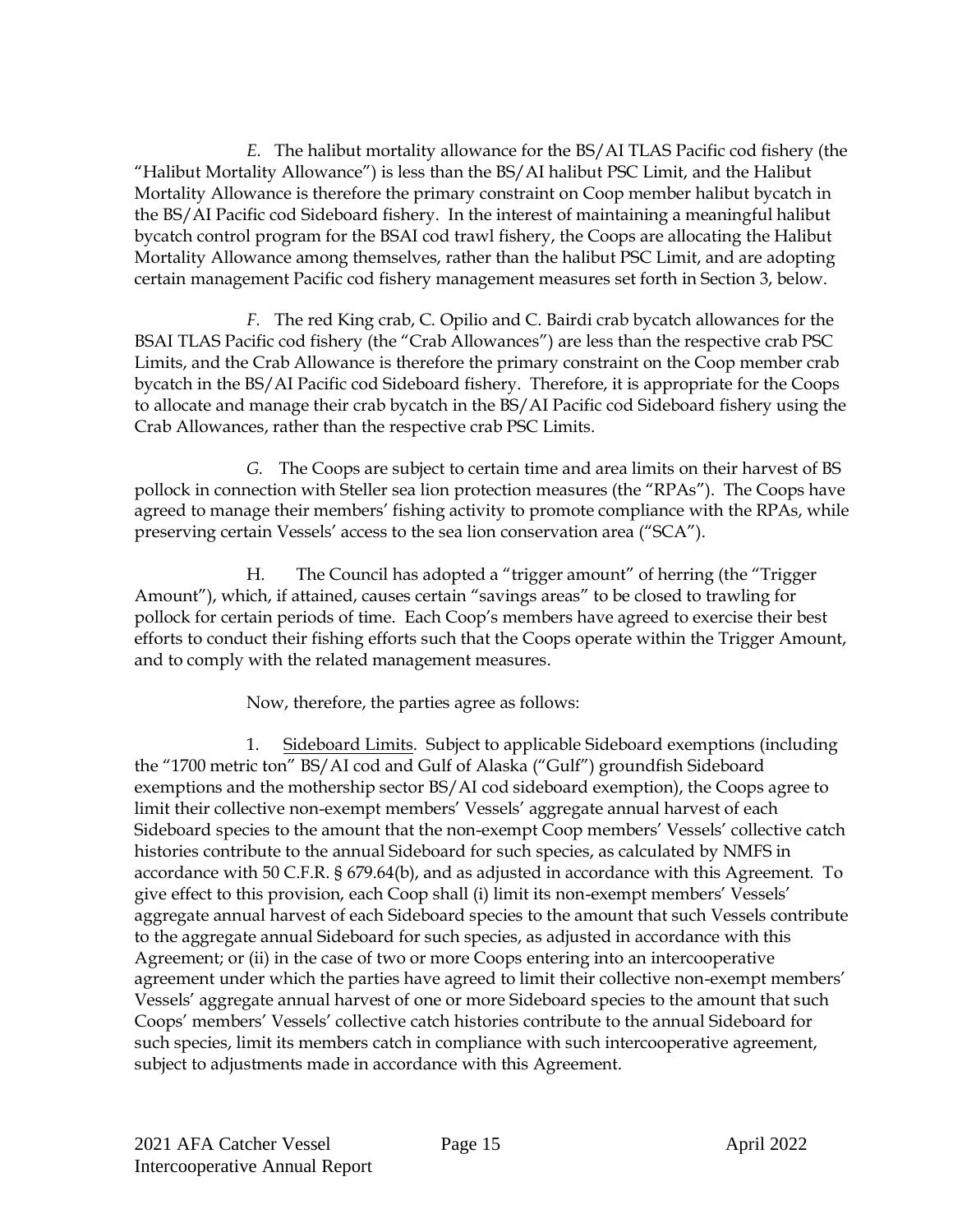2. Sideboard Management. The Coops acknowledge and agree that coordinated Sideboard management is essential to insure compliance with the aggregate Sideboard limits established under the AFA. Therefore, the Coops agree to the procedures set forth in this Section 2. For purposes of this Section, Coop catch data produced by the Monitoring Agent (as identified in Section 8, below) in conformance with NMFS catch accounting and bycatch estimation procedures shall be presumed accurate. Vessels having made an observed trip may expedite the accounting of that trip's tow-by-tow data by directly submitting copies of the following NMFS forms, as filled out by the Observer, to the Monitoring Agent: Vessel Haul Form, Observer Haul Form, and Species Composition Form.

a. Sideboard Allocation. The Monitoring Agent will annually allocate the BS/AI Pacific cod Sideboard (the "Cod Sideboard") in accordance with the terms and conditions of that certain Amended and Restated Cod Allocation Agreement among the Coops dated as of January 19, 2017 (the "Cod Agreement"). The Monitoring Agent, in consultation with NMFS, will annually allocate all other Sideboards by first reserving an amount of each such Sideboard species necessary to fund the bycatch needs of pollock and other directed groundfish fisheries in which the AFA catcher vessels participate, and then will allocate the remaining BS, AI and Gulf non-exempt vessel Sideboard directed fishery allowances among the Coops pro rata, according to the ratio of their overall limits as set forth in Section 1, above. The allocations will be based on NMFS data and formulas to the extent feasible, and on the best available data otherwise. Each Coop agrees to exercise its best efforts to provide the Monitoring Agent with all catch data that the Monitoring Agent reasonably requests for purposes of calculating such allocations.

b. Sideboard Transfers. A Coop may transfer some or all of its Sideboard allocations to one or more other Coops on such terms as they may agree, provided that no such transfer shall take effect unless and until it is approved by the Intercoop Manager (as identified in Section 10, below).

c. PSC Limit Allocation and Use. The Monitoring Agent shall allocate the Halibut Mortality Allowance and the Crab Allowances in accordance with Section 3, below. Other than as specifically provided in this Agreement, each Coop agrees to exercise its best efforts to manage its Vessels such that the Vessels' aggregate incidental catch of halibut and crab in fisheries other than the Pacific cod Sideboard fishery (as determined by the Monitoring Agent in accordance with NMFS procedures) does not cause the Coops to exceed the related PSC Limits. Each Coop agrees to release to the Monitoring Agent on a timely basis for redistribution at no cost any PSC allocated or apportioned to it that it determines is not necessary to harvest its Sideboard allocations.

#### d. Gulf of Alaska Groundfish Sideboard Exemption.

(i) The Coops acknowledge that the Council has stipulated that no Vessel shall be exempt from the Gulf of Alaska groundfish Sideboards in any year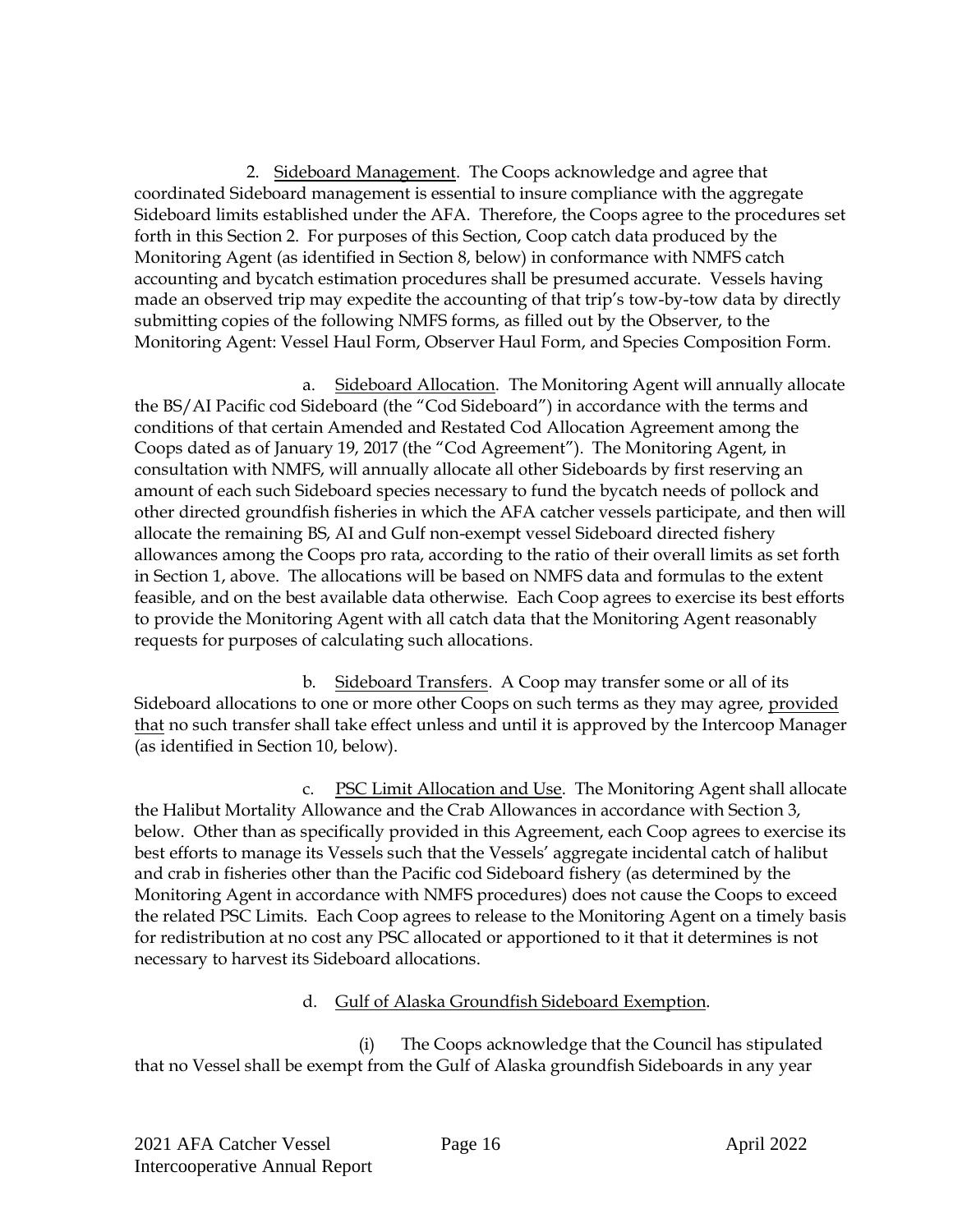during which other vessels are permitted to lease any portion of such Vessel's BS or AI pollock allocations. The Coops acknowledge that the Council's stipulation was intended to prevent a Vessel from using its ability to transfer or license its Coop BS or AI pollock allocation to increase its opportunity to harvest Gulf groundfish in excess of applicable Sideboards. The Coops agree to require that an exempt Vessel that actually exceeds an otherwise applicable Gulf groundfish Sideboard in 2021 shall not have transferred any amount of such Vessel's BS/AI pollock allocation for 2021 to another vessel such that the aggregate amount of such exempt Vessel's annual BS/AI pollock allocation is reduced by such transfer(s). The Coops agree that an exempt Vessel which actually exceeds a Gulf groundfish Sideboard and fails to comply with the BS/AI pollock transfer limitations of this Section shall be deemed to have over-harvested its Sideboard allocation, notwithstanding its exempt status, and shall be subject to the related over-harvest penalties per the enforcement provisions of its Coop's Membership Agreement and this Agreement. For purposes of this provision, a Vessel's pollock allocations shall be calculated net of the amount normally reserved for harvest by a Coop "sweep-up" Vessel for purposes of season and/or area harvest limit compliance.

(ii) The Coops agree that while AFA vessels exempt from Gulf of Alaska Sideboards are restricted as described in Section 2.d.(i), above, the Council has adopted the Gulf of Alaska Rockfish Quota Share Program (RQSP) which recognized a different set of years to define each vessel's historic participation in the Gulf of Alaska rockfish fisheries than the AFA Sideboard years of 1995, 1996, and 1997. Therefore, for purposes of this section, an AFA Gulf exempt Vessel's rockfish Sideboard limits will be equal to their initial RQSP allocations.

#### 3. BS/AI Cod Sideboard Fishery Management Measures.

a. Halibut and Crab Allocations. The Halibut Mortality Allowance and the Crab Allowances are each less than their respective PSC Limits, and therefore, the Coops agree to initially allocate halibut and crab bycatch limits for the BS/AI Pacific cod Sideboard fishery to each Coop's exempt members and non-exempt members for 2021 based on the Halibut Mortality Allowance and the Crab Allowances. However, the Coops agree that if and when the Halibut Mortality Allowance is greater than the halibut PSC Limit, such halibut bycatch limits shall be allocated among the Coop's' members based on the halibut PSC Limit, notwithstanding any provision to the contrary herein, and the Coops agree that if and when a Crab Allowance is greater than its respective PSC Limit, such crab bycatch limits shall be allocated among the Coop's' members based on the crab PSC Limit, notwithstanding any provision to the contrary herein. Subject to the foregoing, upon implementation of the Halibut Mortality Allowance and the Crab Allowance, the Monitoring Agent will allocate transferable halibut and crab bycatch limits to each Coop's exempt and non-exempt Vessels as follows:

(i) each Coop shall receive a Halibut Mortality Allowance and a Crab Allowance for each of its Vessels operating without exemptions proportionate to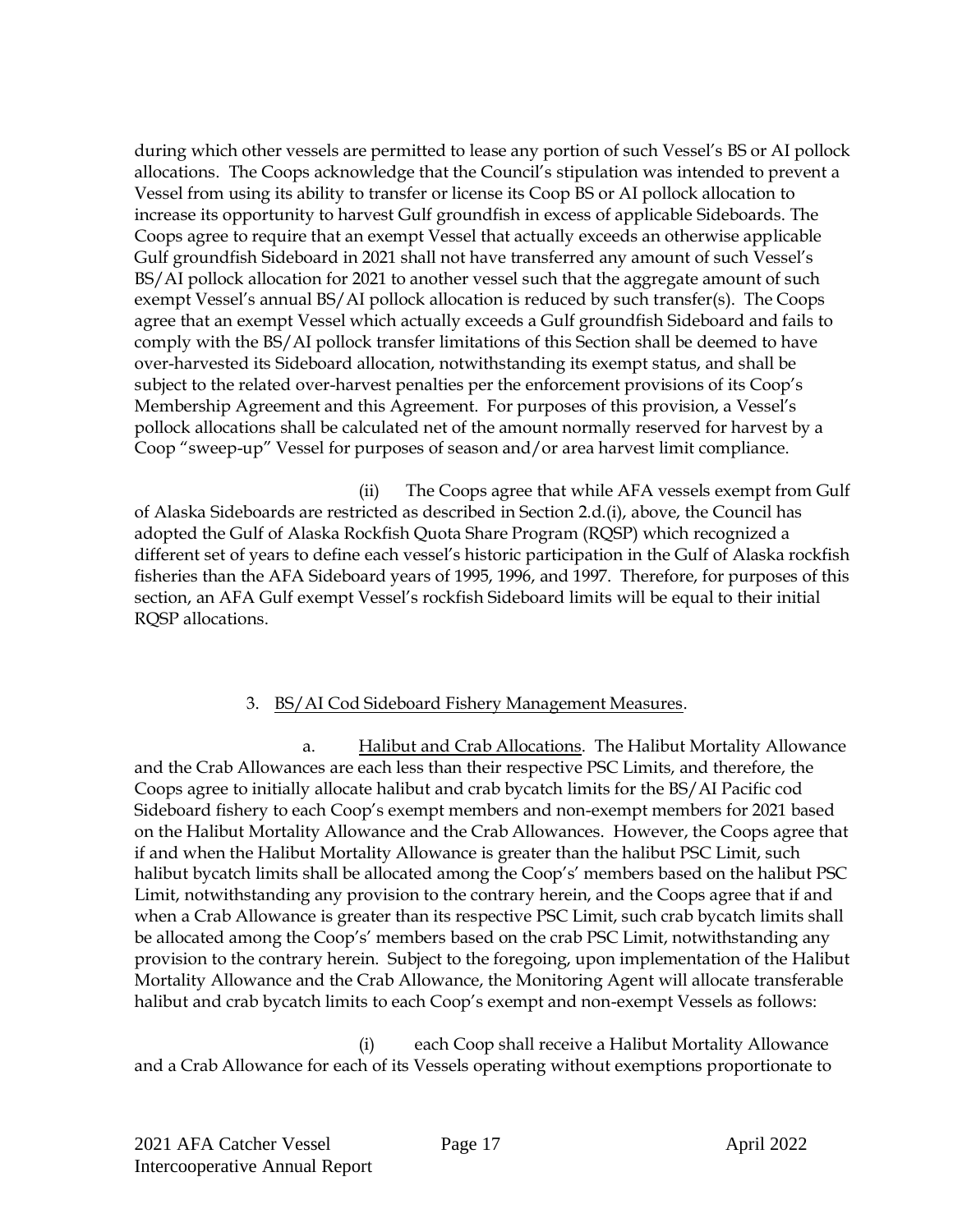such Coop's related Sideboard cod allocation, provided that each Coop's initial halibut and crab allocations shall be reduced by five percent (5%) to fund the "traditional time and area" buffer (the "Buffer") provided to the exempt Vessels pursuant to (ii), below; and

(ii) each Coop shall receive separate Halibut Mortality Allowance and Crab Allowance allocations for each of its Vessels operating on an exempt basis, proportionate to such Vessels' contribution to the related NMFS reserve, provided that each Coop's initial "1700 mt" exempt vessel BS/AI halibut and crab allocations shall be adjusted upward by a pro rata amount of the Buffer. In cases where an exempt Vessel contributes less than 500 metric tons ("mt") to the BS/AI cod exempt vessel reserve, the initial allocation of halibut and crab relative to that Vessel shall be based on a presumed contribution of 500 mt.

For purposes of this Section 3, the mothership sector Vessels shall be considered "nonexempt" prior to March 1, and their initial Coop Sideboard and halibut and crab bycatch allocations shall be made accordingly. The mothership sector Vessels shall become "exempt" as of March 1, and thereupon shall become eligible for a reallocation of halibut and crab pursuant to Subsection b., below, if as a group they have harvested their initial BS/AI cod Sideboard allocation without exceeding their initial allocation of halibut and crab.

b. BS/AI Halibut and Crab Reallocation. The Monitoring Agent will track the aggregate BS/AI cod catch and the halibut and crab bycatch of each Coop's exempt Vessels. Upon the Monitoring Agent determining that a Coop's exempt Vessels (as a group) have harvested their initial or subsequent allocation(s) of cod in the BS/AI without exceeding the Coop's related allocation of exempt Vessel halibut and crab (as adjusted by intra or inter Coop transfers) (such Coop being a "Complying Coop"), the Monitoring Agent will reduce each Coop's (including the Complying Coop's) remaining allocation of non-exempt halibut and crab for such cod fishery (if any) pro rata, according to the proportion of its initial non-exempt allocation of such halibut and crab vis-a-vis the other Coops, such that the sum of the reductions is the lesser of (i) the amount of halibut and crab necessary for each exempt Vessel in the Complying Coop to harvest an additional 300 mt of cod at the pre-Buffer nonexempt cod/halibut and cod/crab ratios, or (ii) the proportionate amounts of such halibut and crab that the Monitoring Agent deems necessary for the Complying Coop's exempt Vessels to operate at such ratio until such fishery is closed to catcher vessel trawling; provided that the sum of such reductions under (i) or (ii) above shall in no case exceed that amount of halibut or crab calculated to harvest 1500 mt at the pre-Buffer non-exempt cod/halibut and cod/crab ratios. The Monitoring Agent will then increase the relevant Coop's exempt Vessel codrelated halibut and crab allocations for such fishery by the sum of such reductions. On the other hand, if a Coop's exempt Vessels harvest their initial or subsequent cod-related halibut or crab allocation for the BS/AI cod fishery (as adjusted by inter or intra Coop transfers) before having harvested the Coop's cod allocations made available therewith, the Monitoring Agent will not increase such Coop's exempt Vessel allocations, and such Coop shall require such Vessels to cease their directed fishing in that cod fishery, notwithstanding their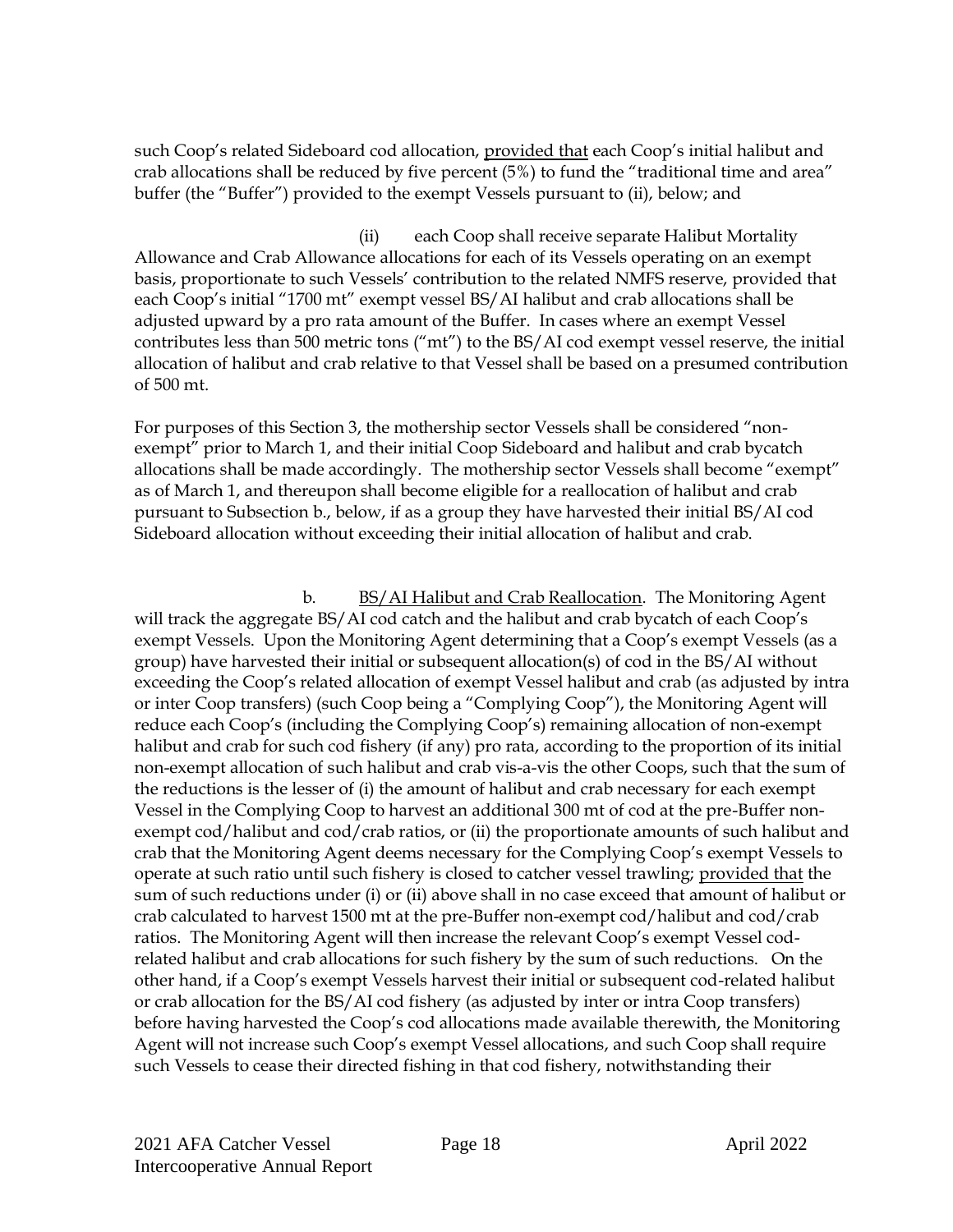exemption. If the Monitoring Agent determines that a halibut or crab reallocation under this Section has provided a Coop with halibut or crab in excess of the amount necessary to fish until fishery closure, the Monitoring Agent will have the authority to release an amount of the surplus that the Monitoring Agent deems reasonable back to the contributing Coops.

c. BS/AI Cod Harvest Timing. To facilitate harvest of the full amount of the BS/AI cod Sideboard, each inshore Coop agrees to manage its non-exempt Vessels' BS/AI cod directed fishing harvest such that no more than eighty five percent (85%) of the related initial halibut allocation is harvested prior to March 1, and the MFC shall manage its non-exempt Vessels' BS/AI cod directed fishing harvest such that no more than ninety percent (90%) of the related initial halibut allocation is harvested prior to March 1.

d. Better Practices Protocols. The Coops agree that the BS cod trawl limited access fishery would benefit from certain better fishing practices that address issues unique to the fishery. Therefore, Coop member Vessels participating in the BS cod trawl fishery are required to adhere to the following better fishing practice protocols. (The following protocols do not apply in connection with cod trawl operations in the Aleutian Islands fishery management area or sub-areas.)

(i) Halibut Excluder. Each Coop member Vessel shall use a halibut excluder bycatch reduction device (BRD) on every cod trawl tow. The halibut BRD used must, at a minimum, be constructed and installed in a manner similar to halibut BRD devices that are generally recognized by Coop members as effective for reducing halibut bycatch. However, this provision is not intended to prohibit or restrict the development and implementation of new halibut BRDs, provided that there is a reasonable expectation of increased halibut bycatch reduction through their use. Notwithstanding the foregoing, Coop member Vessels that are in compliance with this protocol as of the beginning of a cod fishery season, and who subsequently suffer irreparable damage to their BRD, shall be relieved of their obligation to comply with this protocol on the condition that they notify their Coop's Board of Directors as of the next delivery following such damage that they are claiming this exemption.

(ii) No Night Fishing. Coop member Vessels shall not fish for cod during the period of the night beginning two (2) hours after sunset and ending two (2) hours prior to sunrise. "Not fishing" is defined as having trawl doors aboard the Vessel. Sunset and sunrise times shall be determined with reference to the U.S. Naval Observatory website, and calculated using Akutan, Alaska as the reference location. A table showing the 2021 sunset and sunrise times for Akutan, Alaska is attached as Exhibit A.

(iii) Minimum Codend Mesh Size. For the 2021 season, the Coops shall require that their member Vessels use codends in the BS cod fishery constructed of mesh no smaller than 7 inches, as determined by between-knot measure. Notwithstanding the foregoing, Coop member Vessels that are in compliance with this protocol as of the beginning of a cod fishery season, and who subsequently suffer irreparable damage to their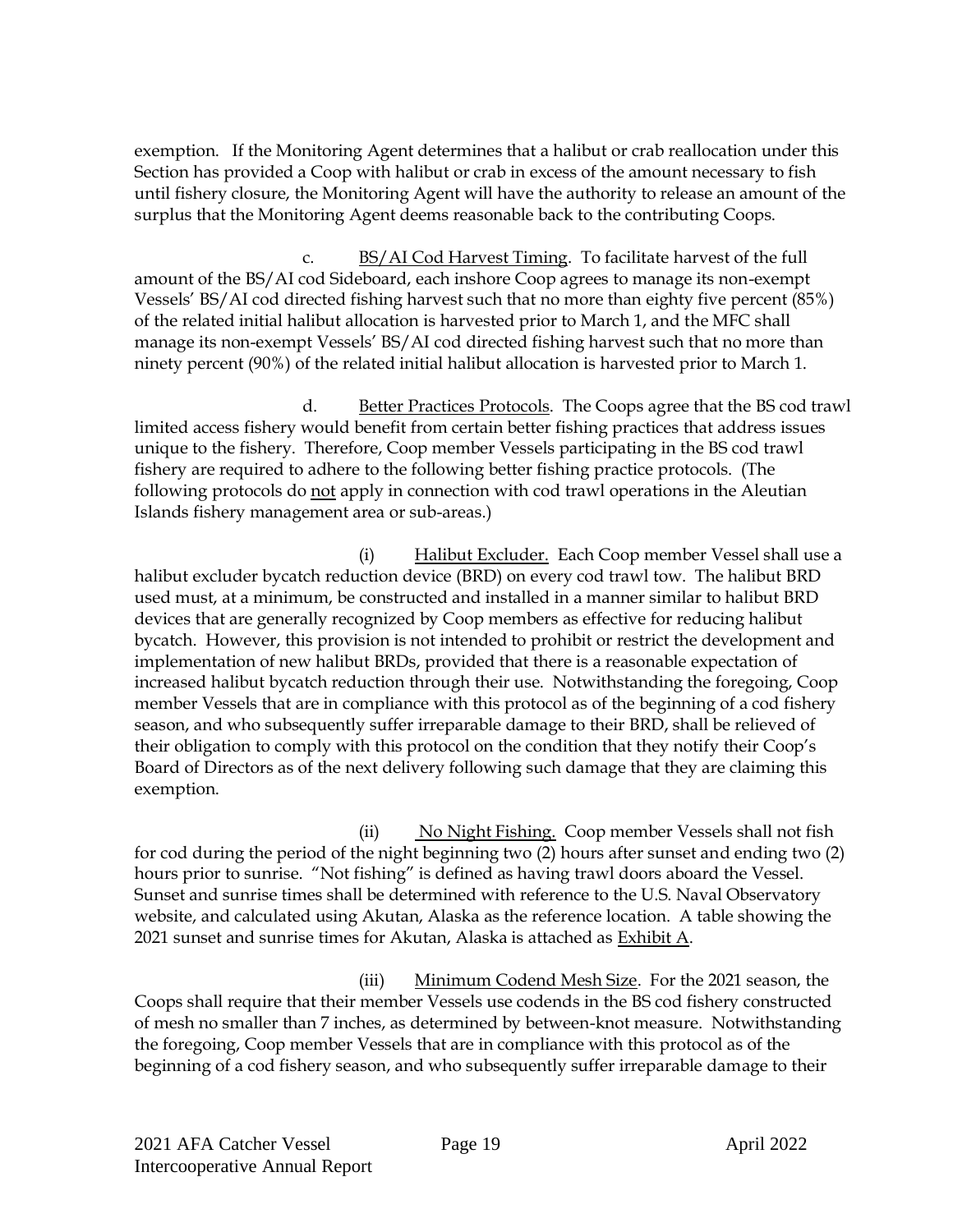fishing gear, shall be relieved of their obligation to comply with this protocol on the condition that they notify their Coop's Board of Directors as of the next delivery following such gear damage that they are claiming this exemption.

e. Enforcement of Better Practices Protocols and Damages for Breach. Each Coop's Board of Directors shall have exclusive authority to determine whether its member Vessels are operating in compliance with the protocols established under Section 3.d., above. In the event that a Coop Board of Directors determines that one of its member Vessels has failed to comply with one or more of the protocols set forth above, the Board of Directors may assess liquidated damages in an amount not to exceed Five Thousand Dollars (\$5,000.00) for each violation. Such liquidated damages shall be the sole and exclusive remedy for a breach of Section 3.d., and the Coops hereby waive, on behalf of themselves and their members, all claims to any other type of damages for a breach of Section 3.d., including but not limited to actual, consequential, or punitive damages.

#### 4. Over-harvest Prevention Measures.

a. Harvest Limits. The Coops agree to exercise their best efforts to prevent any of their members from exceeding their pollock allocation and Sideboard limits. In cases where a member has done so, the Coops agree to exercise their best efforts to prevent such over-harvest from affecting non-members and/or resulting in a violation of fishery regulations. To that end, the Coops agree to facilitate pollock allocation and Sideboard limit transfers among members when practicable, agree to transfer PSC Limit or PSC Allowance apportionments among Coops when practicable, and to issue "stop fishing" orders as appropriate when such transfers are not practicable. The Coops also agree to encourage their members to mitigate the effects of inadvertent over-harvests by making directed fishing and PSC Limit and PSC Allowance allocations available to other Coop members on reasonable terms and conditions. However, other than as provided in Section 4.f.(ii), below, nothing in this Section 4 shall constitute an affirmative obligation on the part of any Coop or its members to transfer an allocation at the request of another Coop or other members.

b. Pollock Allocation and Sideboard Penalties. The Coops acknowledge that notwithstanding the provisions of Section 4.a, above, adopting and enforcing appropriate penalties is necessary to create over-harvest disincentives. The Inshore Coops therefore each agrees to adopt the uniform penalty for an Inshore Coop member exceeding its BS, AI or Gulf pollock directed fishing allocation amount or area or season proportion of one hundred fifty percent (150%) of the total ex-vessel value of such overharvest. For purposes of this Subsection 4.b and Subsection 4.c, below, provision, ex-vessel value shall be deemed to be the ex-vessel price paid by the processor(s) to which the overharvesting member delivered for the over-harvested species during the season(s) in which the over-harvest takes place, and shall include all consideration paid for the over-harvested allocation, including but not limited to all bonuses and post season adjustments. The Coops each agree to adopt the uniform penalty amount of One Thousand Dollars (\$1,000.00) per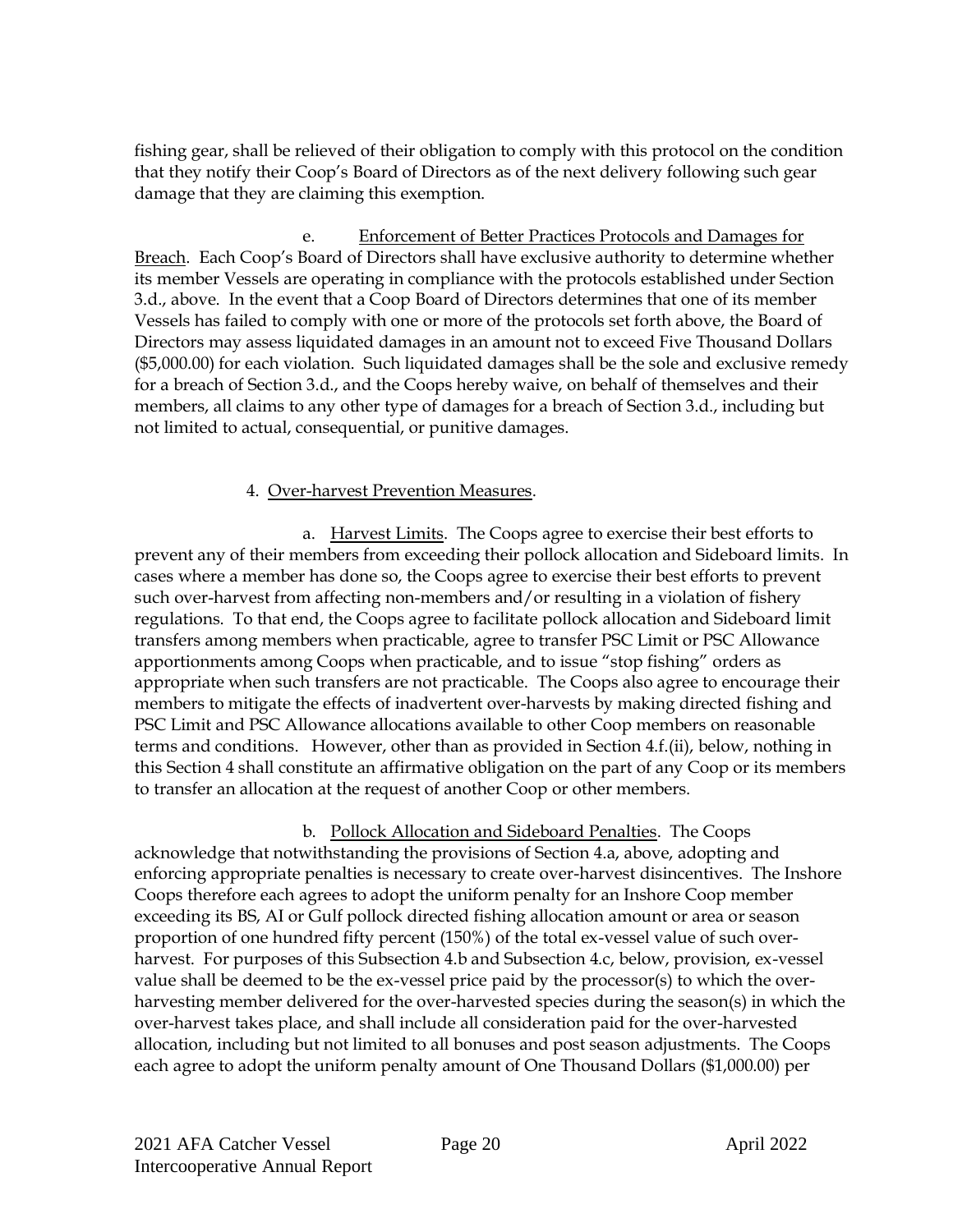metric ton for over-harvests in the directed BS, AI and Gulf Pacific cod fisheries, and the amount of Three Hundred Dollars (\$300.00) per metric ton for over-harvests in all other BS, AI and Gulf directed groundfish fisheries. Over-harvests shall be determined on the basis of the best available data. Harvest reports developed by the Monitoring Agent shall be presumed accurate in the absence of demonstrable error.

c. PSC Allocation Enforcement. Upon a Coop receiving written notice from the Monitoring Agent that it does not have an adequate PSC Limit, Halibut Allowance or Crab Allowance allocation to support further fishing activity by its members' vessels, such Coop shall immediately cause its members' vessels to cease fishing in the relevant directed fisheries. The Coops hereby adopt as a uniform penalty for each landing following such notice that includes a PSC species harvested in excess of a Coop's PSC Limit or Allowance allocation an amount equal to twice the ex-vessel value of all commercially harvestable species delivered in such landing. For purposes of this Subsection, Coop catch data produced by the Monitoring Agent in conformance with NMFS catch accounting and bycatch estimation procedures will be presumed accurate. The Coops agree to take all actions and execute all documents reasonably necessary to give effect to this provision.

d. Liquidated Damages. The Coops acknowledge that the financial impact associated with over-harvesting an allocation or exceeding a Sideboard limit, PSC Limit, Halibut Allowance or Crab Allowance are difficult to estimate, and that penalty amounts are therefore intended to be a substitute in all cases for direct, indirect and consequential damages. Therefore, the Coops agree that the penalty amounts established under 4.b. and 4.c., above are liquidated damages, the payment of which (together with reasonable costs of collection) shall satisfy a member's obligation with respect to any harvest in excess of a Sideboard, PSC Limit, Halibut Allowance or Crab Allowance allocation. The Coops hereby waive any and all claims to direct, indirect or consequential damages related to such over-harvest.

e. Rights of Action. Each Coop agrees that the members of all other Coops shall have rights to initiate penalty actions and to be paid overharvest forfeitures and related costs of collection equivalent to such Coop's own members' rights. Each Coop agrees to take all corporate action necessary to give effect to this provision.

#### f. Indemnification.

(i) Each Coop (an "Indemnifying Coop") hereby agrees to indemnify, defend and hold harmless all other Coops and their members (the "Indemnitees") against all third party claims, legal actions and proceedings of any type whatsoever (the "Actions"), and against all third party damages, including but not limited to all liabilities, obligations, judgments, penalties, fines, forfeitures, costs of defense and reasonable attorneys' fees (including fees incurred enforcing this indemnification) (together, the "Damages") that the Indemnitees incur as a result of an overharvest of a pollock, Sideboard, PSC Limit, Halibut Allowance or Crab Allowance allocation by a member of the Indemnifying Coop.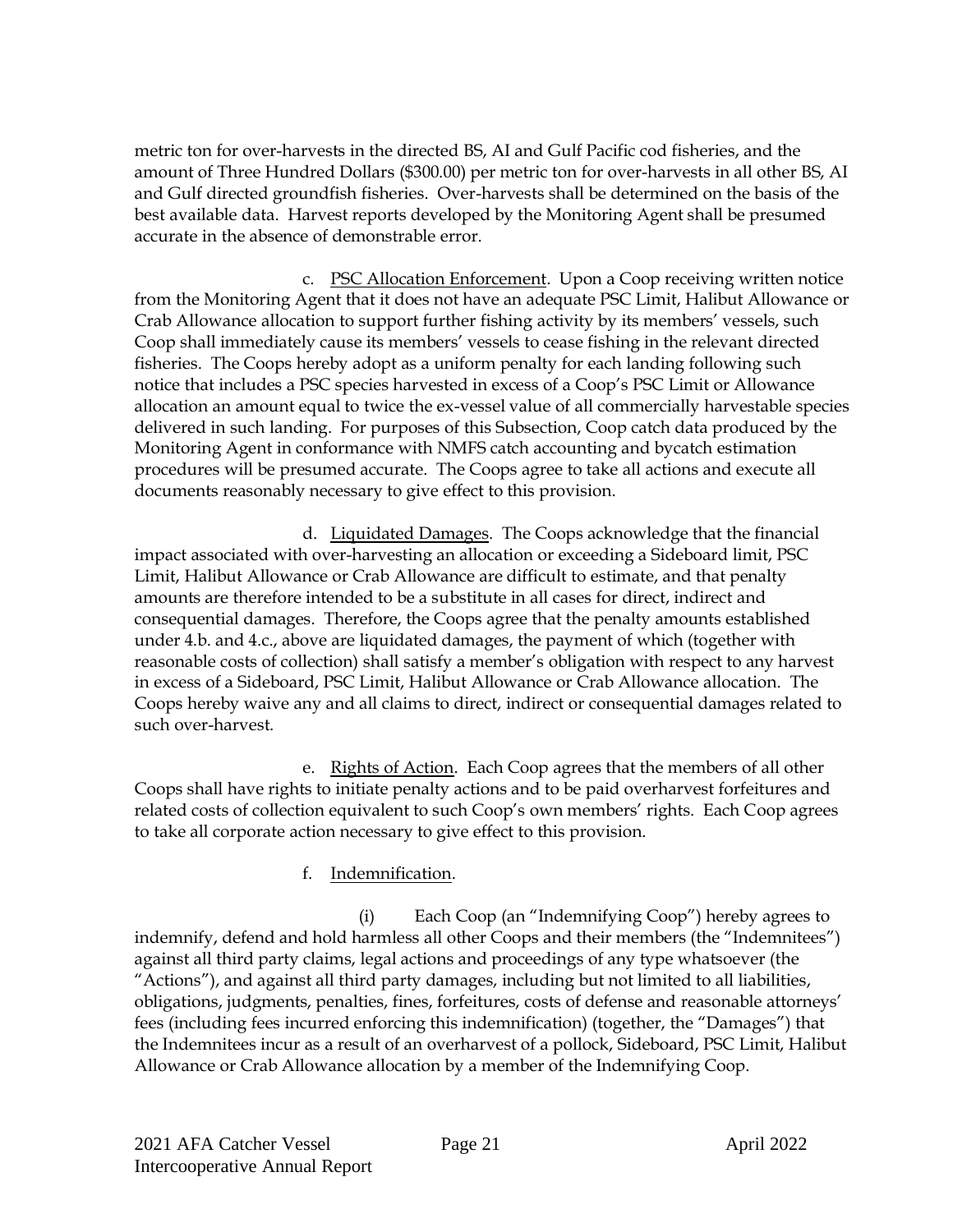(ii) For purposes of this provision, in cases where an overharvest by a member is (a) not willful or repeated; (b) is capable of being corrected by other members (of the same or other Coops) restraining their harvest(s), and timely written notice is provided to such members' Coop(s); and (c) for which the appropriate amount of liquidated damages is tendered by the originally over-harvesting member to a qualified third party escrow agent in readily available funds, the obligation of indemnification for third party claims related to the original over-harvest shall shift to the Coop(s) receiving notice and the tender of liquidated damages.

#### 6. Steller Sea Lion-Related Management Measures.

a. Non-Exempt Vessels. Other than as necessary to give effect to exemptions for which its members qualify, each Inshore Coop agrees to limit the aggregate annual pollock harvest of its members per season and per area (as determined in accordance with NMFS accounting procedures related to such harvests) to the percentage of the annual inshore pollock directed fishing allowance generally permitted to be harvested during such season and/or in such area.

b. SCA Exemption for Vessels Equal to or Less than 99' in Overall Length. The Coops acknowledge that under the current Steller sea lion-related management measures, vessels equal to or less than 99 feet in length are eligible to harvest all of their BS pollock A season allocations inside the SCA. So long as this exemption remains in effect, the Coops agree that the Monitoring Agent in consultation with NMFS will calculate and reserve from the Coops' aggregate pollock allocations an amount of quota inside the SCA adequate to fund the total seasonal directed harvest of all members' Vessels equal to or less than 99 feet (the "99' Reserve"). The Monitoring Agent will then allocate the 99' Reserve among the Coops pro rata, according to the relative catch histories of their Vessels under 99'. Each Coop shall in turn allocate its share of the 99' Reserve among its members operating Vessels under 99' in length, prior to establishing the inside SCA allocations for its members' Vessels over 99' in length. The Coops agree to require that any license or transfer of pollock quota from a Vessel equal to or less than 99' to a Vessel over 99' shall be subject to generally applicable regulations concerning spatial and temporal distribution of catch, including but not limited to proportions which may be harvested inside the SCA, notwithstanding the exemption extended to vessels less than or equal to 99'.

7. Herring Trigger Amount Management. The Coops agree to exercise all reasonable efforts to reduce their herring bycatch to the lowest commercially practical levels, and specifically agree to coordinate their members' fishing activities with the goal of achieving the lowest practicable bycatch rates. For purposes of this Section, Coop catch data produced by the Monitoring Agent (as identified in Section 8.a, below) in conformance with NMFS catch accounting and bycatch estimation procedures shall be presumed accurate.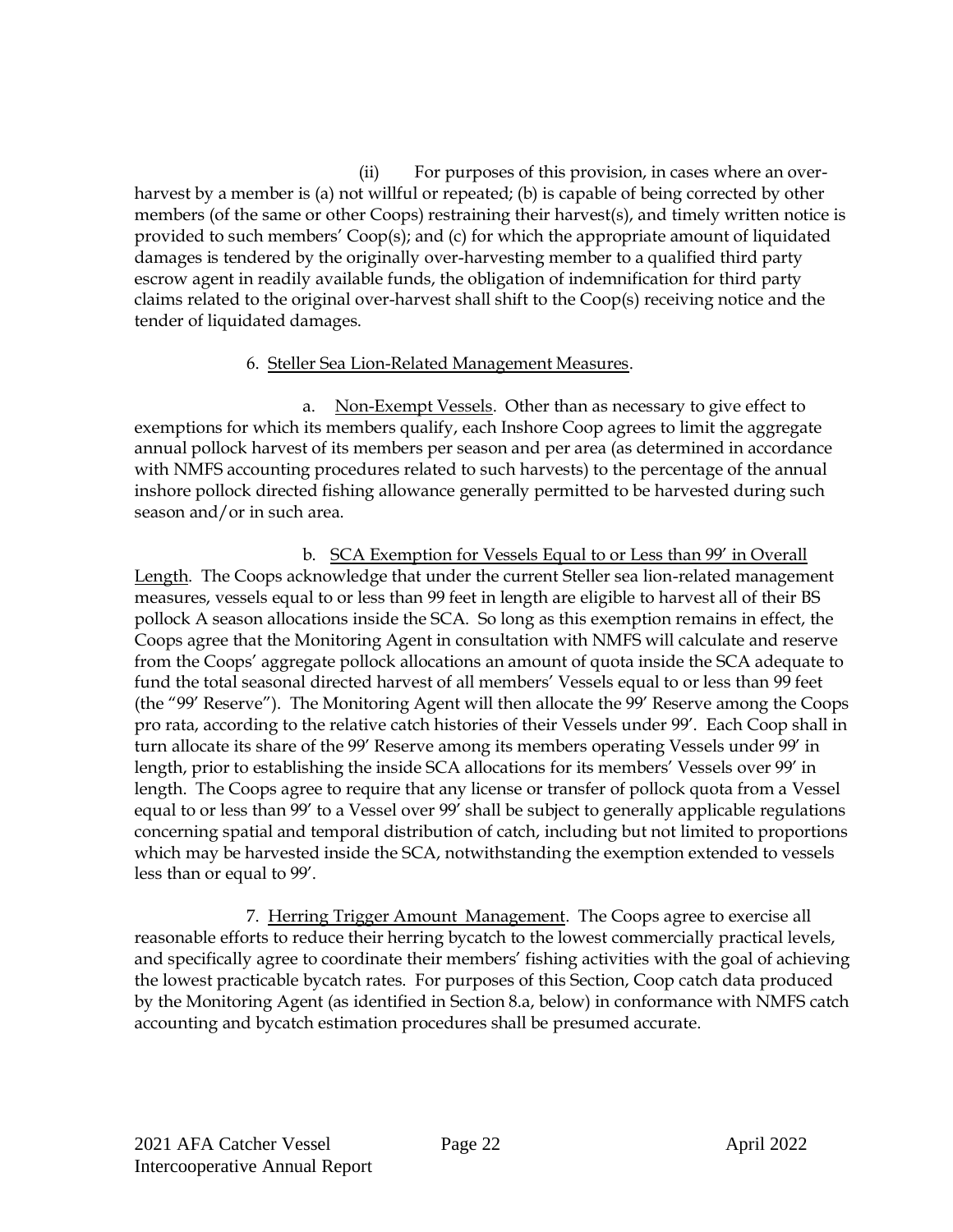#### 8. Data Reporting.

a. Appointment of Monitoring Agent. The Coops acknowledge that it will not be possible to obtain the benefits associated with cooperative harvesting activity unless catch data is reported on a timely basis to a centralized monitoring and reporting agent (the "Monitoring Agent"). The Coops agree to independently contract with Sea State, Inc. as their agent for that purpose.

b. Data Gathering. Each Coop agrees to take all commercially reasonable actions to obtain catch data and other information that may be necessary for effective fishery management from its members as soon as reasonably possible, and to provide such data to the Monitoring Agent as soon as reasonably possible after receiving such data. Data produced for the Coops by the Monitoring Agent shall be presumed accurate, which presumption shall only be reputable upon clearly demonstrating inaccuracy.

c. Data Release. Each Coop shall arrange to have each of their members' Vessels' bycatch data (to the fullest extent available, with tow-by-tow data being considered optimal) released directly from the NMFS Observer Program to the Monitoring Agent and the Intercoop Manager (as identified in Section 10, below). The Monitoring Agent and the Intercoop Manager are hereby authorized to release all such data in forms and to parties as they reasonably deem appropriate to promote bycatch reduction.

9. Vessel Pre-registration. The Coops acknowledge that it may be necessary for their members to provide advance notice of their intent to employ Vessels in certain fisheries, to provide NMFS and the Coops with the ability to project catch rates and amounts. Each Coop agrees to obtain such elections from its members and report them to the Monitoring Agent on a timely basis.

10. Intercooperative Management. The Coops acknowledge that resolving issues related to cooperative harvesting operations will be a continuing process. Each Coop agrees to appoint a person to represent it in intercooperative matters. The Coops further agree to retain United Catcher Boats ("UCB") to provide ongoing intercooperative coordination services and an intercooperative manager (the "Intercoop Manager") through December 31, 2021. The Coops agree such services shall not include representing the Coops or any of them in political or general policy matters, other than as authorized by all Coops in advance. All Coops agree to provide a copy of their annual Coop Report as required under 50 CFR 679.61(f) to the Intercoop Manager not less than 15 days prior to the required NMFS submission date.

11. Term. This Agreement shall take effect upon execution by all of the Coops. This Agreement shall expire on November 30, 2021. The Coops agree to meet in good faith negotiations concerning modification of this Agreement and extension of its term not later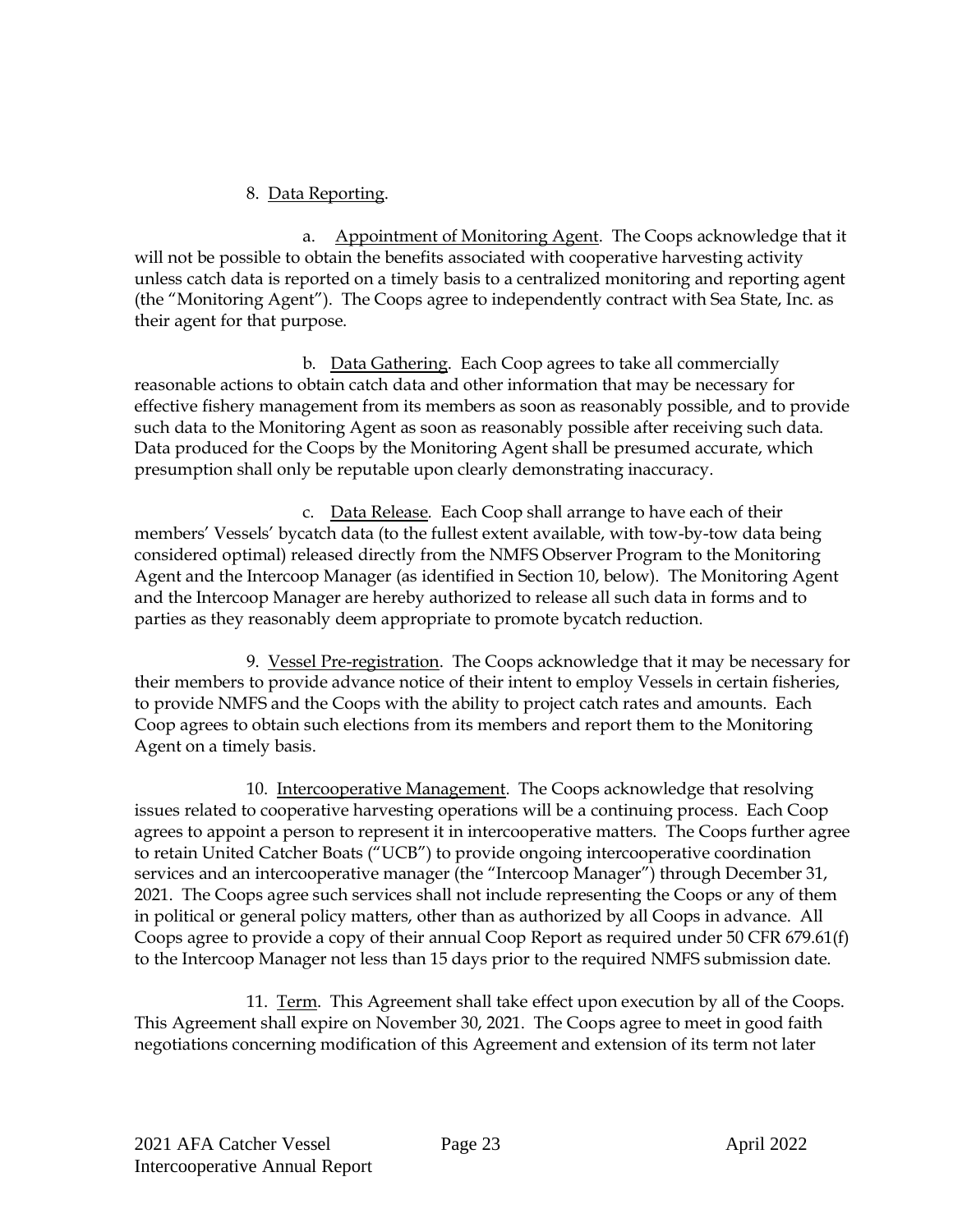than October 1, 2021, with the express intent of replacing or extending this Agreement prior to November 30, 2021.

#### 12. Miscellaneous.

a. No amendment to this Agreement shall be effective against a party hereto unless in writing and duly executed by such party. The parties agree to amend this Agreement as reasonably necessary to comply with changes in law, and policies and regulations implementing the AFA.

b. This Agreement shall be governed by and construed in accordance with applicable federal law and the laws of the State of Washington.

c. This Agreement may be executed in counterparts which, when taken together, shall have the same effect as a fully executed original. Delivery of a signed copy of this Agreement by telefacsimile shall have the same effect as delivering a signed original.

d. The parties agree to execute any documents necessary or convenient to give effect to intents and purposes of this Agreement.

e. All notices required to be given under this Agreement shall be deemed given five (5) days following deposit in certified first class U.S. mail, postage prepaid, with the correct address, or upon the first business day following confirmed telefacsimile transmission to the recipient. Each Coop agrees to provide the name, postal address, telefacsimile number and e-mail address (if any) of its representative for purposes of receiving notices under this Agreement within three (3) days of executing this Agreement.

f. In the event that any provision of this Agreement is held to be invalid or unenforceable, such provision shall be deemed to be severed from this Agreement, and such holding shall not affect in any respect whatsoever the validity of the remainder of this Agreement.

g. Each Coop agrees to use its best efforts to resolve any disputes arising under this Agreement through direct negotiations. Other than disputes related to overharvest of pollock, Sideboard limits or PSC Limit or PSC Allowance apportionments in connection with which one or more Coops or their members seek an injunction, a restraining order or some other form of equitable relief, all disputes not resolved through direct negotiation and/or dispute resolution will be submitted to arbitration in Seattle, Washington upon the request of any party to this Agreement. The party's written request will include the name of the arbitrator selected by the party requesting arbitration. The other party will have ten (10) days to provide written notice of the name of the arbitrator it has selected, if any. If the other party timely selects a second arbitrator, the two arbitrators will select a third